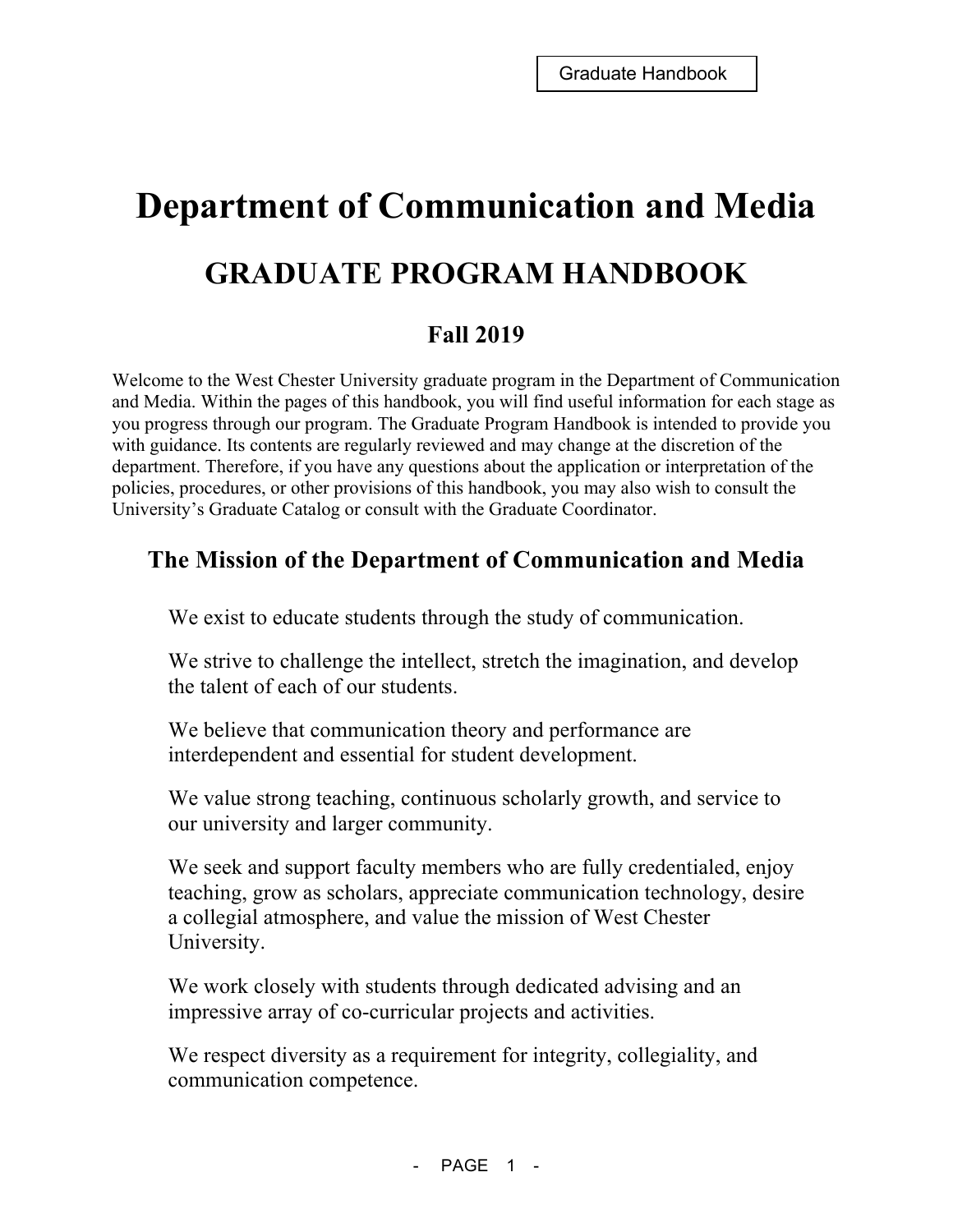# **Table of Contents**

| I. Introduction                                                          | p. 3  |  |
|--------------------------------------------------------------------------|-------|--|
| II. Faculty and Staff                                                    | p. 3  |  |
| III. Degree Program                                                      |       |  |
| IV. Degree Requirements                                                  |       |  |
| A. Non-Thesis/Applied Curriculum Option (36 credits)                     | p. 7  |  |
| B. Thesis Option (36 credits)                                            | p. 7  |  |
| C. Sample Programs of Study                                              | p. 7  |  |
| V. Other Programs Requirements                                           | p. 8  |  |
| A. Maintenance in Good Standing                                          | p. 8  |  |
| B. Admission to Degree Candidacy                                         | p. 8  |  |
| C. Graduation                                                            | p. 8  |  |
| D. Other Graduation Reminders                                            | p. 9  |  |
| E. Comprehensive Exams                                                   | p. 9  |  |
| VI. Other Requirements Based on Student Program                          | p. 14 |  |
| A. Internships                                                           | p. 14 |  |
| <b>B. Directed Study</b>                                                 | p. 14 |  |
| C. Conference Attendance and Presentations                               | p. 14 |  |
| D. Theses                                                                | p. 15 |  |
| VII. Other Policies and Helpful Information                              | p. 16 |  |
| A. Departmental Advisement                                               | p. 16 |  |
| <b>B. Course Repeat Policy</b>                                           | p. 16 |  |
| C. Transfer Credit Policy                                                | p. 16 |  |
| D. Academic Probation                                                    | p. 17 |  |
| E. Academic Integrity                                                    | p. 17 |  |
| 1. University Statement on Academic Integrity                            | p. 17 |  |
| 2. Department Advice for Avoiding Issues Surrounding                     | p. 18 |  |
| <b>Academic Integrity</b>                                                |       |  |
| F. Policy on Disruptive Classroom Behavior                               | p. 18 |  |
| G. Departmental Recommendations for Email Etiquette                      | p. 19 |  |
| H. American with Disabilities Act                                        | p. 19 |  |
| I. Emergency Preparedness                                                | p. 20 |  |
| J. Summer Correspondence                                                 | p. 20 |  |
| VIII. Departmental Course Offerings in Communication and Media Clustered | p. 20 |  |
| by Ascending Course Number                                               |       |  |
| IX. List of Department of Communication and Media M.A. Theses            | p. 22 |  |
| Appendix A (Advising Sheet Non-Thesis Option)                            | p. 25 |  |
| Appendix B (Advising Sheet Thesis Option)                                | p. 26 |  |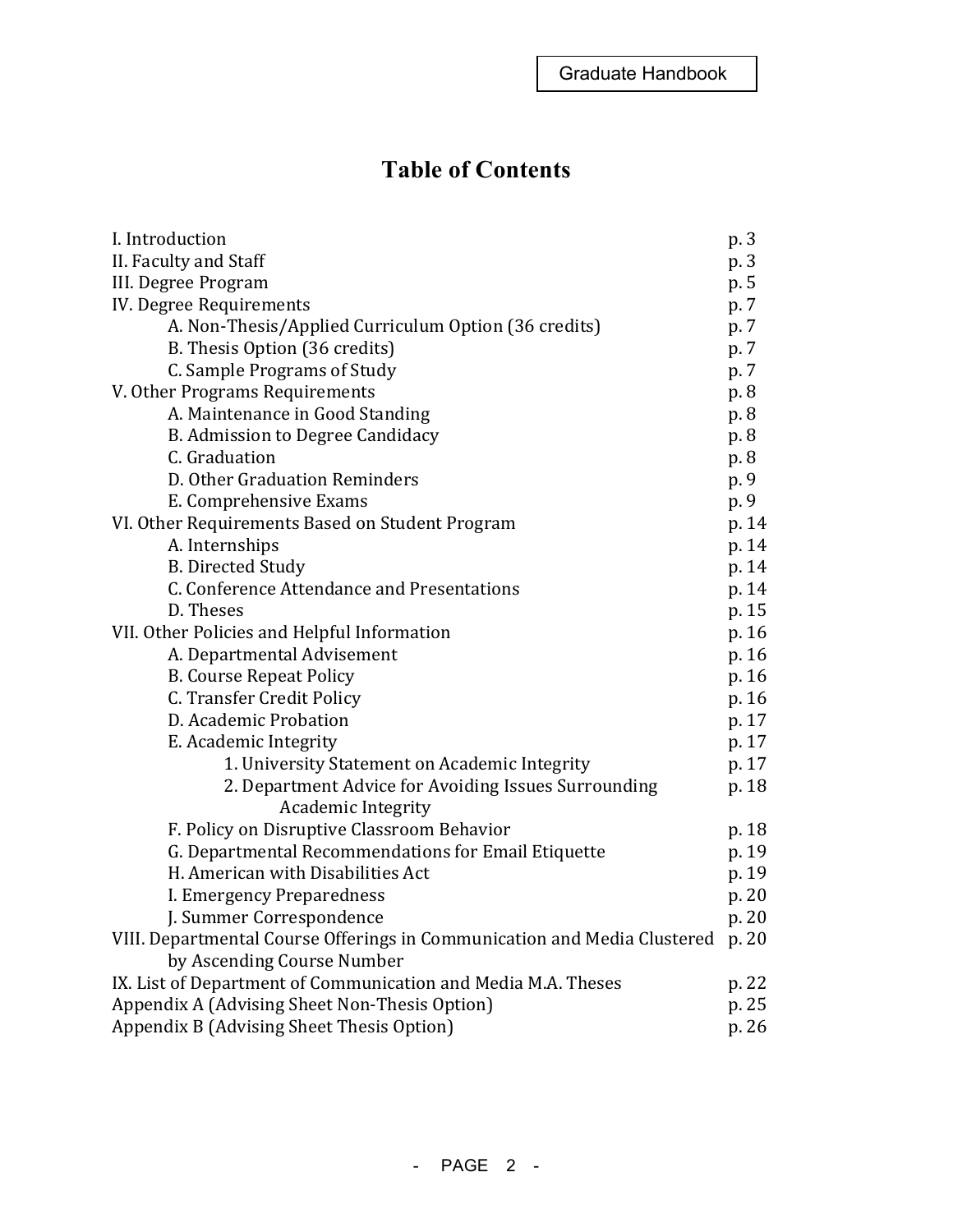# **I. INTRODUCTION**

This handbook has been prepared to provide students with a guide to the M.A. in the Communication Studies degree program. It is intended to supplement rather than replace the university catalog and other official university publications. Students are encouraged to keep this handbook throughout their association with the department. Students will find this handbook helpful in planning their program and in maintaining a record of their progress toward completing the requirements for the M.A. degree in Communication Studies.

# **II. FACULTY AND STAFF**

The faculty and staff in the Department of Communication and Media are highly trained professionals who are dedicated to helping students. They are willing and able to assist in many and various academic matters. The following is a listing of the faculty and their teaching/research interests:

**MICHAEL P. BOYLE, Ph.D.,** is a teacher and scholar of mass communication, news coverage of social conflict, news framing, and television production.

**CAMILO C. DÍAZ PINO, Ph.D.,** specializes in cultural studies of media texts and production. His research interests include post-colonial and peripheral media dynamics, cross-cultural media circulation, cultures of production, animation, and kid's media.

**ANITA FOEMAN, Ph.D.,** is a teacher and scholar of intercultural communication, organizational communication, and interpersonal communication.

**ROGER DAVIS GATCHET, Ph.D.,** is a teacher and scholar of rhetoric and oral history. His research focuses on popular culture, public memory and tourism, and the oral history of diverse communities.

**MAXINE GESUALDI, Ph.D.,** is a teacher and scholar of organizational communication, strategic communication and public relations.

**ELAINE JENKS, Ph.D.,** studies interpersonal and relational communication with research interests in communication and visual impairment, friendship communication, and health communication.

**MARIA (OLA) KOPACZ, Ph.D.,** studies mass communication with a focus on racial stereotyping and political reasoning. She teaches communication research, intergroup communication, and public speaking.

**BESSIE LEE LAWTON, Ph.D.,** is interested in issues related to intercultural/interracial communication, communication and power, and public speaking.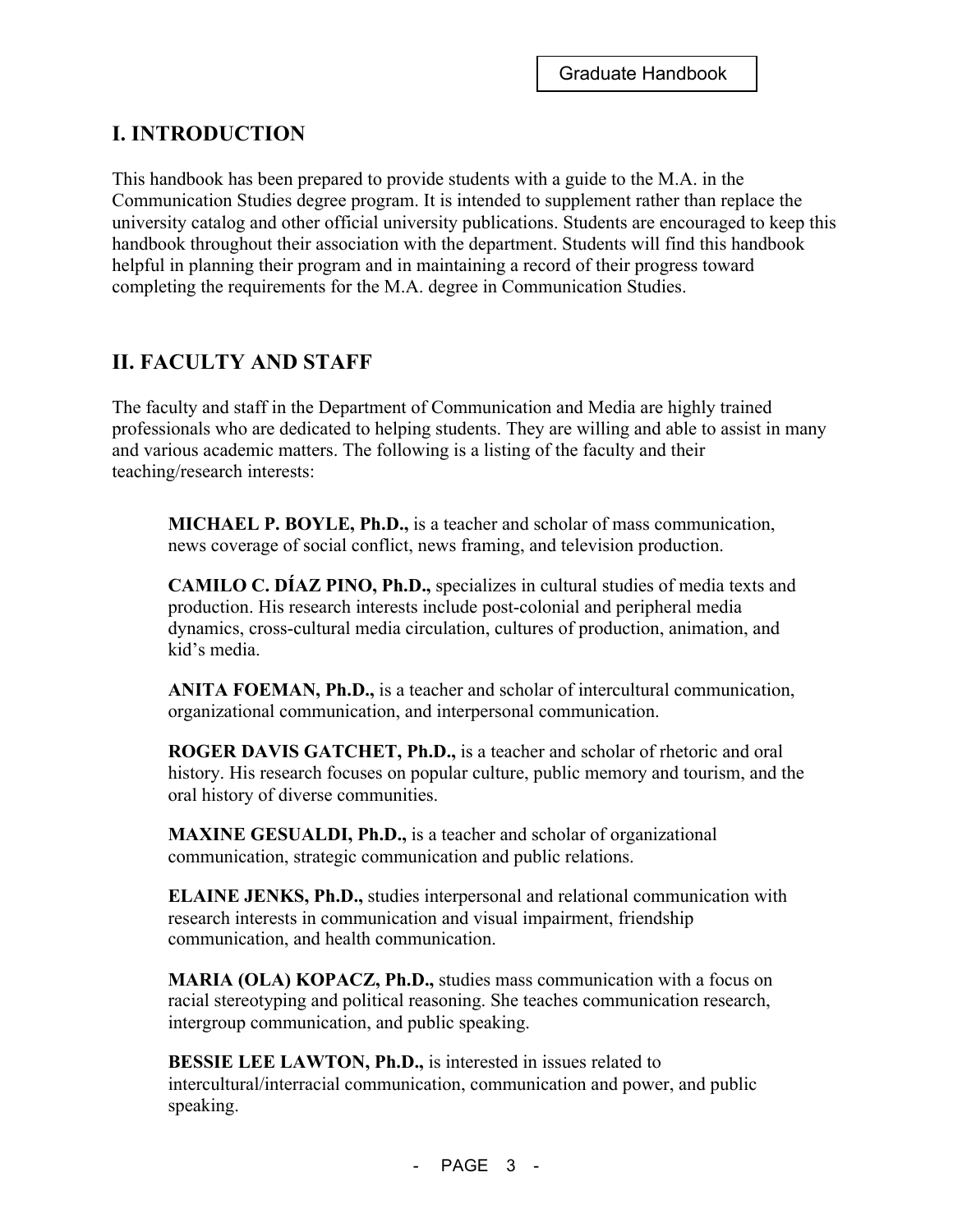**DAVID LEVASSEUR, Ph.D.,** is a teacher and scholar of political communication, communication theory, rhetoric, and public address.

**EDWARD LORDAN, Ph.D.,** is a teacher and scholar of public relations and editorial communication. He advises the group Students in Communication.

**L. MEGHAN MAHONEY, Ph.D.,** is a teacher and scholar of media studies with a focus on new and social media.

**MATTHEW R. MEIER, Ph.D.,** is a teacher and scholar of rhetoric and popular culture. His research emphasizes the relationship between comedy and democracy.

**LISA MILLHOUS, Ph.D.,** is a teacher and scholar of organizational communication and intercultural communication.

**ELIZABETH MUNZ, Ph.D.,** is a teacher and scholar of interpersonal communication with a focus on parent-child communication.

**MICHAEL PEARSON, Ph.D.,** is a teacher and scholar of mass media, communication research, and computer-mediated communication.

**DENISE M. POLK, Ph.D.,** is a teacher and scholar of interpersonal communication, conflict resolution, and health communication.

**MARTIN REMLAND, Ph.D.,** is a teacher and scholar of nonverbal communication, interpersonal communication, and communication research.

**MEGAN SCHRAEDLEY, Ph.D.,** is a teacher and scholar of organizational communication with a focus on food (in)security, social class, and volunteerism.

**J. KANAN SAWYER, Ph.D.,** is a teacher and scholar of social influence with a focus on political communication and business communication.

**PHILIP A. THOMPSEN, Ph.D.,** is a teacher and scholar of new media and communication technology. He advises the student newspaper, *The Quad*. He is also the department's webmaster and educational technology coordinator.

**JULIA WADDELL, Ph.D.,** is a teacher and scholar of media and communication technology. Her research focuses on tragedy and crisis communication as well as the impacts and influences of video games.

**MARISOL PADILLA** is the department secretary.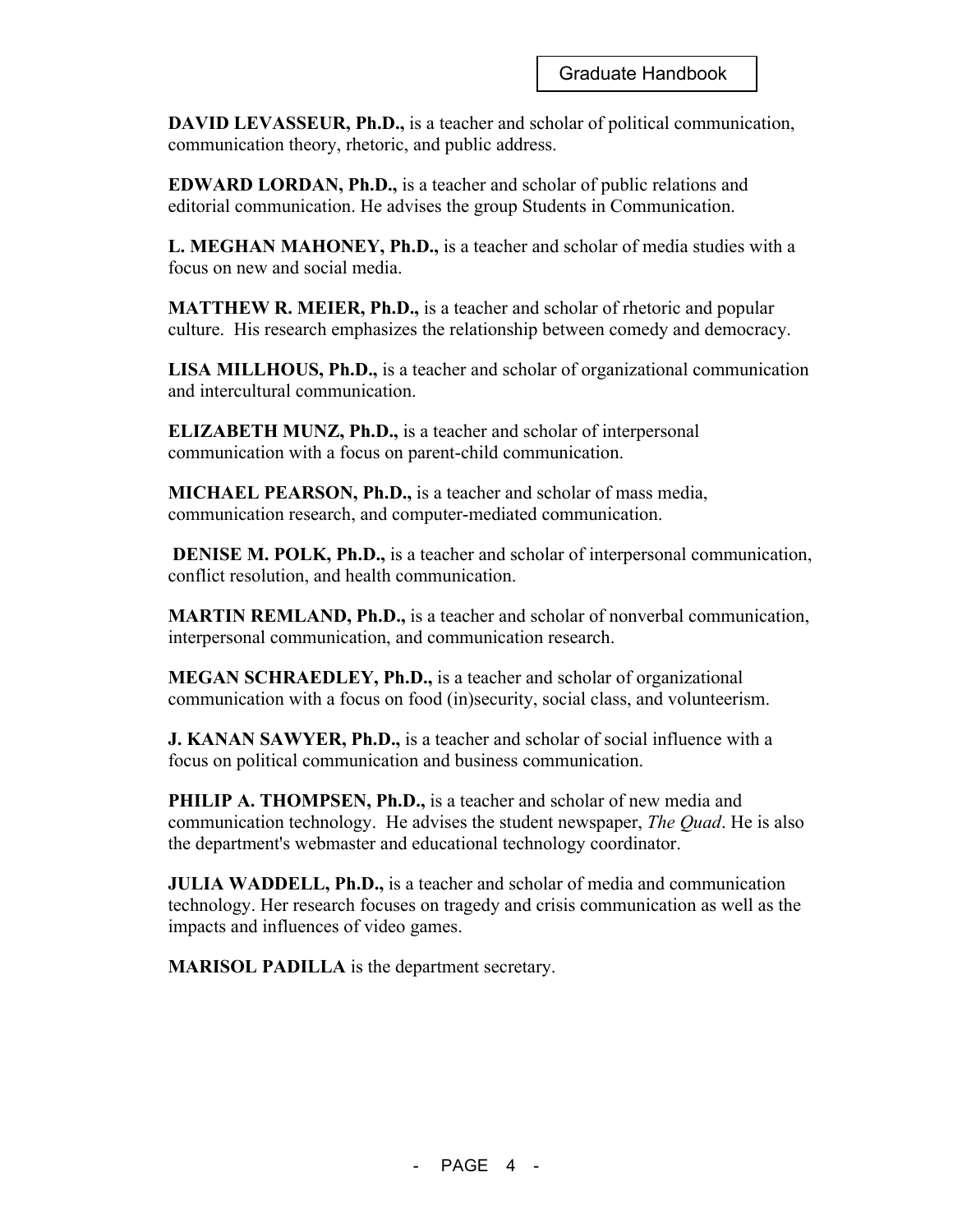# **III. DEGREE PROGRAM**

The West Chester Master's Program in Communication Studies focuses on building better leaders by improving their communication skills. Effective leaders must be effective communicators, and effective communicators need to develop a broad array of communication skills. In addition, the M.A. program is designed to provide a broad spectrum of knowledge in communication theory and methodology of the social scientific approach. Our program is intended for students in one of three vocational areas:

# **New Careers**

As a result of their Masters in Communication Studies, students have launched new careers in Internet Web Design, Training and Development, Community Organization, Consultation, Marketing, Association Management, Public Relations, and Teaching at the secondary, community college, small college, or university level.

# **Career Development**

Many students pursue their degrees while maintaining positions in the Delaware Valley's major corporations. They seek vocational advances as they acquire the conceptual foundations and professional skills for becoming a leader in their organization's communicative competence.

# **Continuous Learning**

Some students have used their West Chester M.A. to launch a Ph.D. in Communication Studies and now teach in Universities throughout the United States or work as researchers in the private sector.

As students complete departmental requirements for the M.A. in Communication Studies, students will be able to *demonstrate*:

**Information Literacy –** M.A. Com Studies students will be able to identify, select, and use relevant scholarly sources to support their own arguments.

**Effective Speaking Skills -** M.A. Com Studies students will be able to demonstrate effective speaking skills in the areas of organization, content, and delivery.

**Effective Writing Skills -** M.A. Com Studies students will be able to demonstrate effective writing skills in the areas of organization, content, and delivery.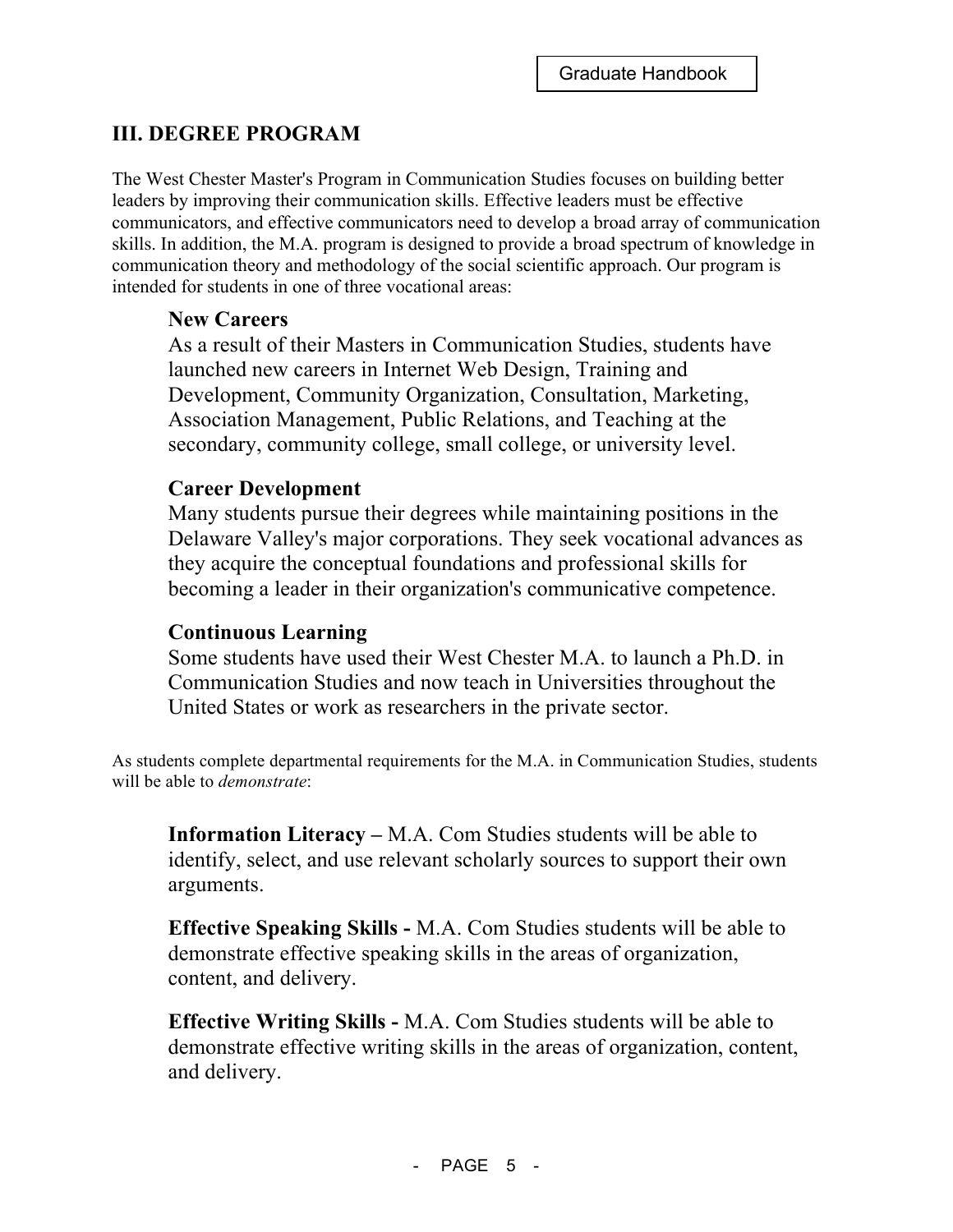In addition to these three core learning outcomes, students encounter opportunities to hone the following competencies which relate to information literacy, speaking competency, and writing competency. Under the following learning outcomes students will be able to:

**Knowledge of Communication Theory –** M.A. Com Studies students will be able to identify/demonstrate knowledge of major concepts, theoretical perspectives, empirical findings, and historical trends in communication.

**Critical Thinking Ability -** M.A. Com Studies students will be able to demonstrate an ability to identify and evaluate the quality of sources/ information and apply information to make linkages or connections between diverse facts, theories, and observations.

**Research Skills -** Students who enroll in the M.A. Communication Studies will be able to describe and explain the basic characteristics of the science of communication, different research methods used by communication scholars, strengths/weaknesses of research designs, and evaluate the appropriateness of conclusions of research studies.

**Ethical Decision-making -** Students enrolled in the M.A. Communication Studies will be able to use information and technology ethically and responsibly; and act ethically both in personal and professional situations.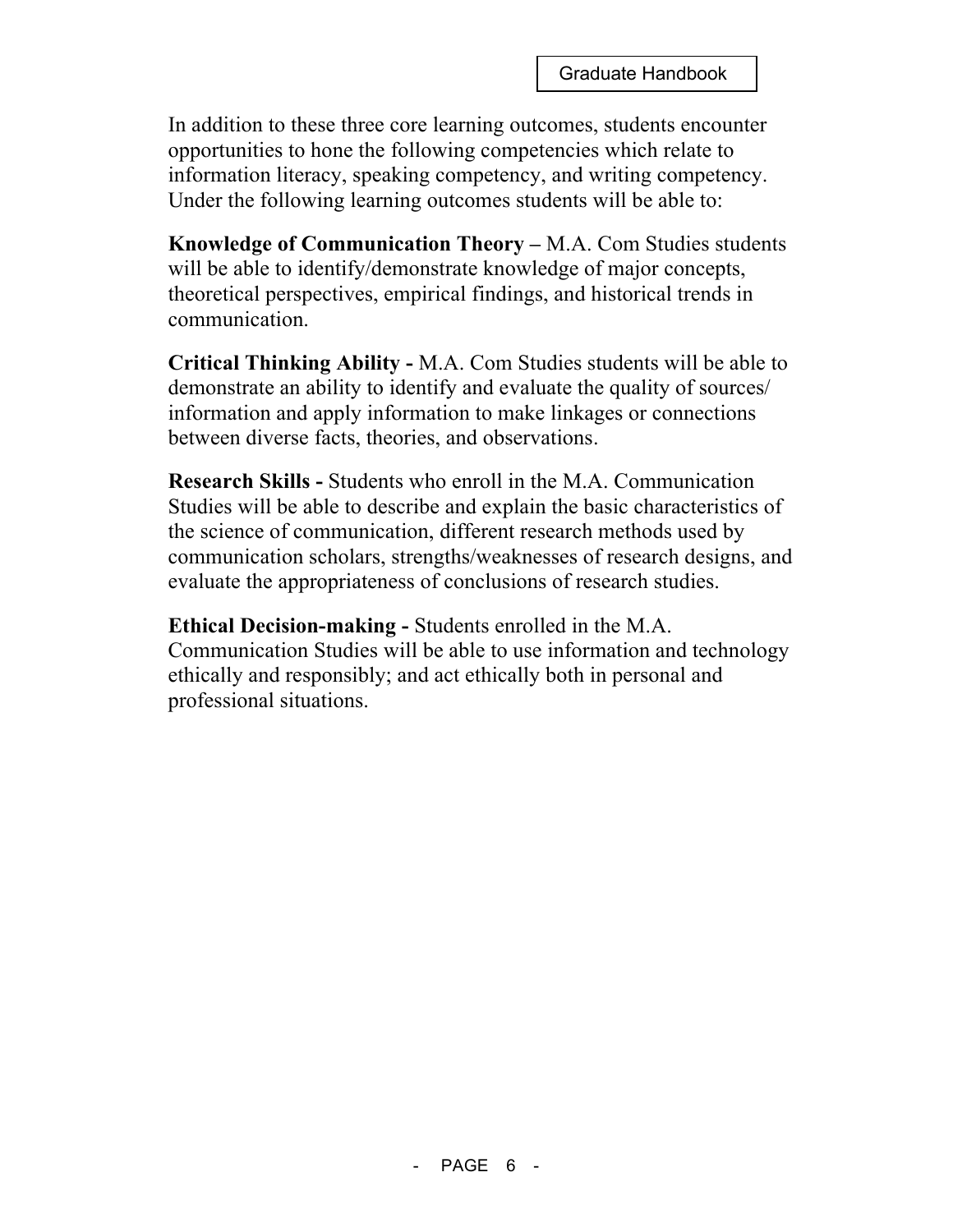# **IV. Degree Requirements**

## **A. Non-Thesis/Applied Curriculum Option (36 credits)**

## 1. **Required Core** (21 credits)

COM 501: Theoretical Perspectives on Human Communication (3) COM 502: Communication Research Methods (3) 15 additional credits selected from departmental offerings

#### 2. **Applied Courses** (15 credits)

These courses are to be selected from other departments or from communication studies courses. A three-credit or six-credit graduate internship (COM 598) may be selected upon successful completion of the required core but requires graduate coordinator approval.

#### 3. **Comprehensive Examinations**

Non-thesis students may schedule their comprehensive written examinations in three areas during the semester that, upon completion, they are within six credit hours of completing the program.

## **B. Thesis option (36 credits)**

#### 1. **Required Core** (27 credits)

COM 501: Theoretical Perspectives on Human Communication (3)

COM 502: Communication Research Methods (3)

- COM 601: Communication Studies Thesis 1 (3)
- COM 602: Communication Studies Thesis 2 (3)

15 additional credits selected from departmental offerings

#### 2. **Applied Courses** (9 credits)

These courses are to be selected from other departments or from communication studies courses.

#### 3. **Comprehensive Examinations**

Thesis students may schedule their comprehensive written examinations in three areas during the semester that, upon completion, they are within six credit hours of completing the program. Thesis students also will defend their theses orally.

#### **C. Sample Programs of Study**

(Note: students are not required to take summer classes, and students may attend as full-time or part-time students)

#### **Example A – Non-Thesis**

| Year 1 | Fall<br>COM 502(3)<br>COM 501(3)       | <b>Spring</b><br>COM 503(3)<br>COM 506(3)         | <b>Summer</b><br>COM 508(3) |
|--------|----------------------------------------|---------------------------------------------------|-----------------------------|
| Year 2 | COM 505(3)<br>Fall                     | MKT 500(3)<br><b>Spring</b>                       |                             |
|        | COM 509(3)<br>COM 520(3)<br>MKT 501(3) | MGT 611(3)<br>COM 598(3)<br>(Comprehensive Exams) |                             |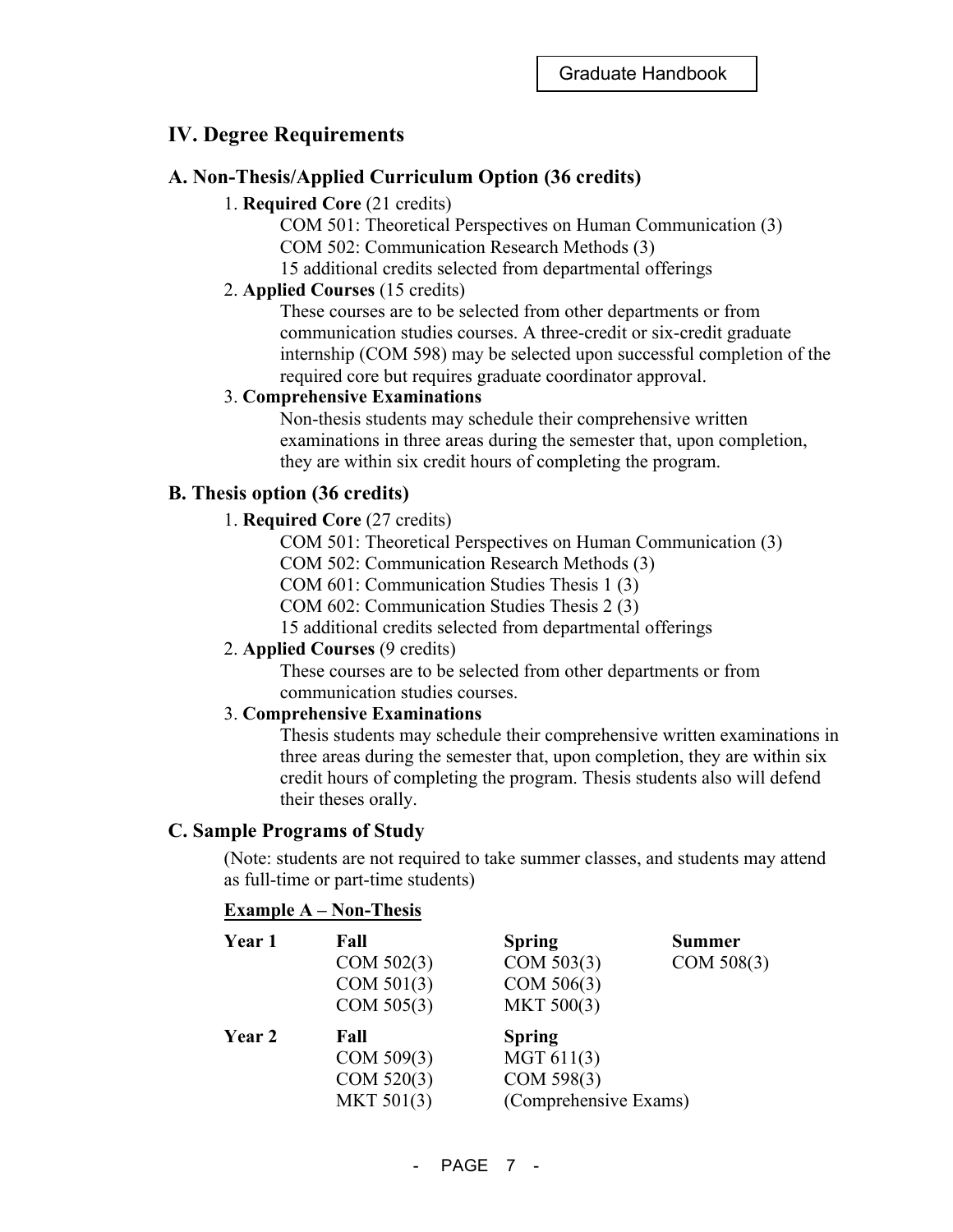| Example $B$ – Thesis |                       |               |            |  |  |
|----------------------|-----------------------|---------------|------------|--|--|
| Year 1               | Fall                  | <b>Spring</b> | Summer     |  |  |
|                      | COM 502(3)            | COM 503(3)    | MGT 611(3) |  |  |
|                      | COM 501(3)            | COM 506(3)    |            |  |  |
|                      | COM 505(3)            | MGT 501(3)    |            |  |  |
| Year 2               | Fall                  | <b>Spring</b> |            |  |  |
|                      | COM 509(3)            | COM 602(3)    |            |  |  |
|                      | COM 520(3)            | PSY 530(3)    |            |  |  |
|                      | COM 601(3)            |               |            |  |  |
|                      | (Comprehensive Exams) |               |            |  |  |

# **V. Other Program Requirements**

#### **A. Maintenance in Good Standing**

To remain in good standing, a student must maintain a minimum, overall graduate GPA of 3.0 or above.

#### **B. Admission to Degree Candidacy**

At the completion of 12 semester hours (at least nine of which are within the department), a minimum graduate GPA of 3.0 or better must be earned for candidacy to be achieved. Students must complete the proper form which must be obtained through the WCU Graduate Office website. The Graduate Coordinator serves as advisor for all graduate students; however, at candidacy, if a student wishes to have an advisor other than the Graduate Coordinator, s/he may request this change.

#### **C. Graduation**

Students have to apply for graduation. The deadline for May graduation is Feb. 1st. The deadline for December graduation is Oct 1st. WCU does not have an August graduation for the Graduate Program; however, students may graduate in August without the graduation ceremony. Students wishing to graduate in August will see that their transcripts will say "Degree Conferred" by early September and they will receive their diploma's mid-October. Please refer to the Graduate School Catalog and the Office of the Registrar website for more information about graduation fees and requirements.

Typically the Graduate Coordinator hoods graduating students along with the Dean of CAH. Students, however, may request another faculty member to hood them at the ceremony. In this case, the student should ask the appropriate faculty member, and if that faculty member is available to perform the hooding, please let the Graduate Coordinator know in advance of commencement.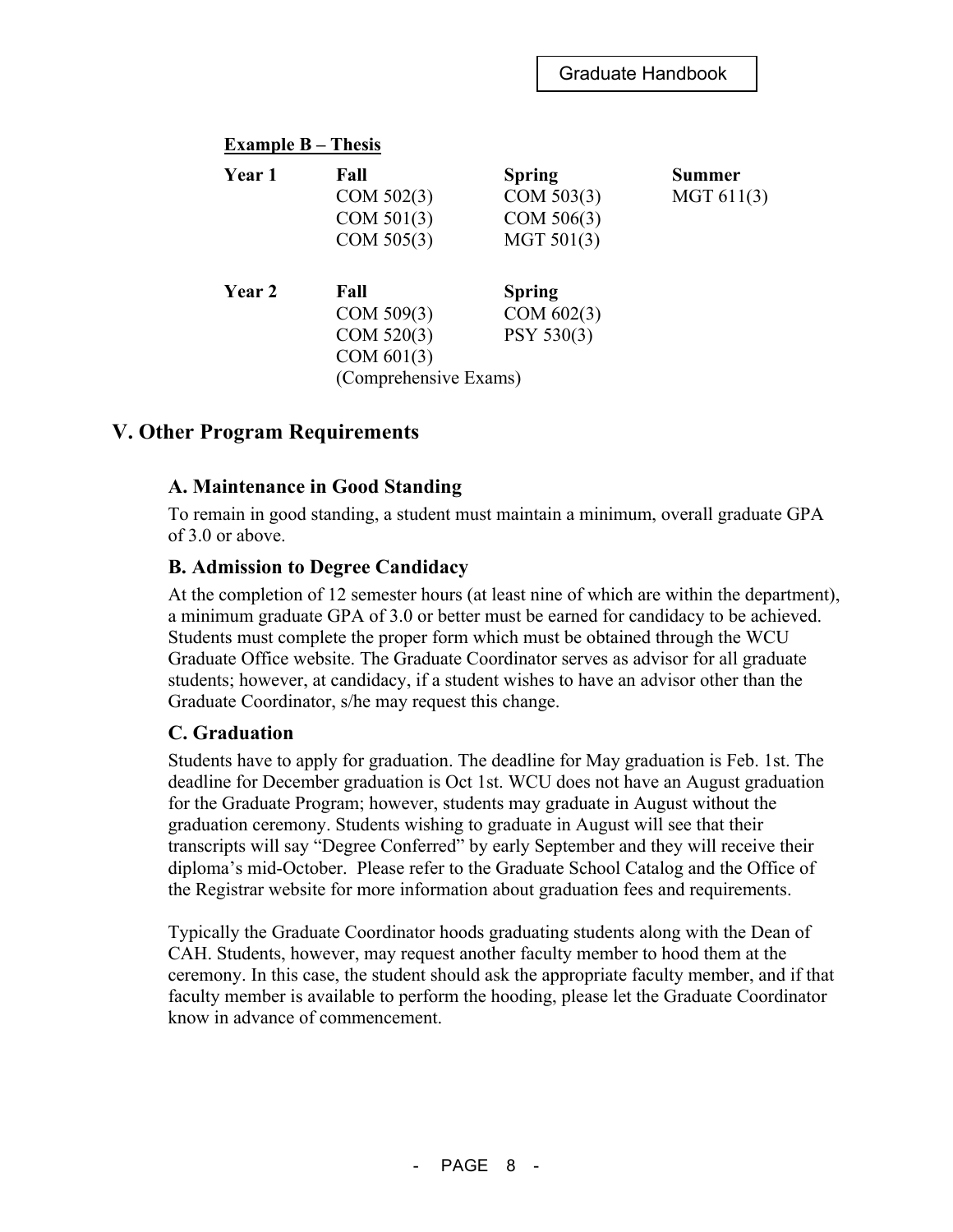## **D. Other Graduation Reminders**

#### **In order to graduate, make sure that you have completed the following forms:**

1. **A Degree Candidacy Form** – available online through the Graduate School (please note this should be completed after earning 12 credit hours, 9 of which are COM classes). (See Section V, B.)

2. **The Examining Committee Approval Form** – Students who intend to write a thesis must first have the Examining Committee Approval form completed and signed before the student begins work on the thesis. (See Section VI, D).

#### **E. Comprehensive Examinations**

Comprehensive Exams are designed to give you the opportunity to synthesize the material you have learned during your master's coursework. These types of questions tend to be larger, broad questions about communication in three areas: 1) research; 2) leadership; and 3) your applied area. Nearly everyone who has gone through the comprehensive examination process admits to feeling anxiety and pressure as the exams approach. However, consider another perspective as you prepare for Comprehensive Exams. You have worked hard to really understand communication and leadership at a richer, more meaningful level than you could in your undergraduate studies. Your Comprehensive Examinations provide you with a chance to show yourself – and the professors who have worked with you – that you really have come to "master" the subject that you are most interested in knowing. Undeniably, the anxiety will be there, but you can also look at these essays as an excellent opportunity to bring together and create meaning from all that you have learned in the program.

#### **STEP I: Notify the Graduate Coordinator**

Notify the Graduate Coordinator of your intent to take comprehensive exams by the end of the third week of the semester during which you plan to take them.

- Remember, Comprehensive Exams are only given during the fall and spring semesters (No comprehensive exams are given over the summer).
- You can take comprehensive exams with up to six credits remaining in the program (for example, you could take the exams in Spring 2018 if by the end of spring 2018 you will have 30 credits completed in the program).

#### **STEP II: Reserve the Comprehensive Exam dates.**

Unless the Graduate Coordinator announces a different date, COMPs will take place on the Friday of the  $14<sup>th</sup>$  week of both the fall and the spring semester. A room will be reserved for students taking exams. You will need to bring your own laptop. Questions will be administered in the following order:

9:00 a.m. – 11:00 a.m. Research Question 11:00 a.m. – 11:30 a.m. Break

11:30 a.m. – 1:30 p.m. Theory Question

1:30 p.m. – 2:30 p.m. Lunch

2:30 p.m. – 4:30 p.m. Applied Question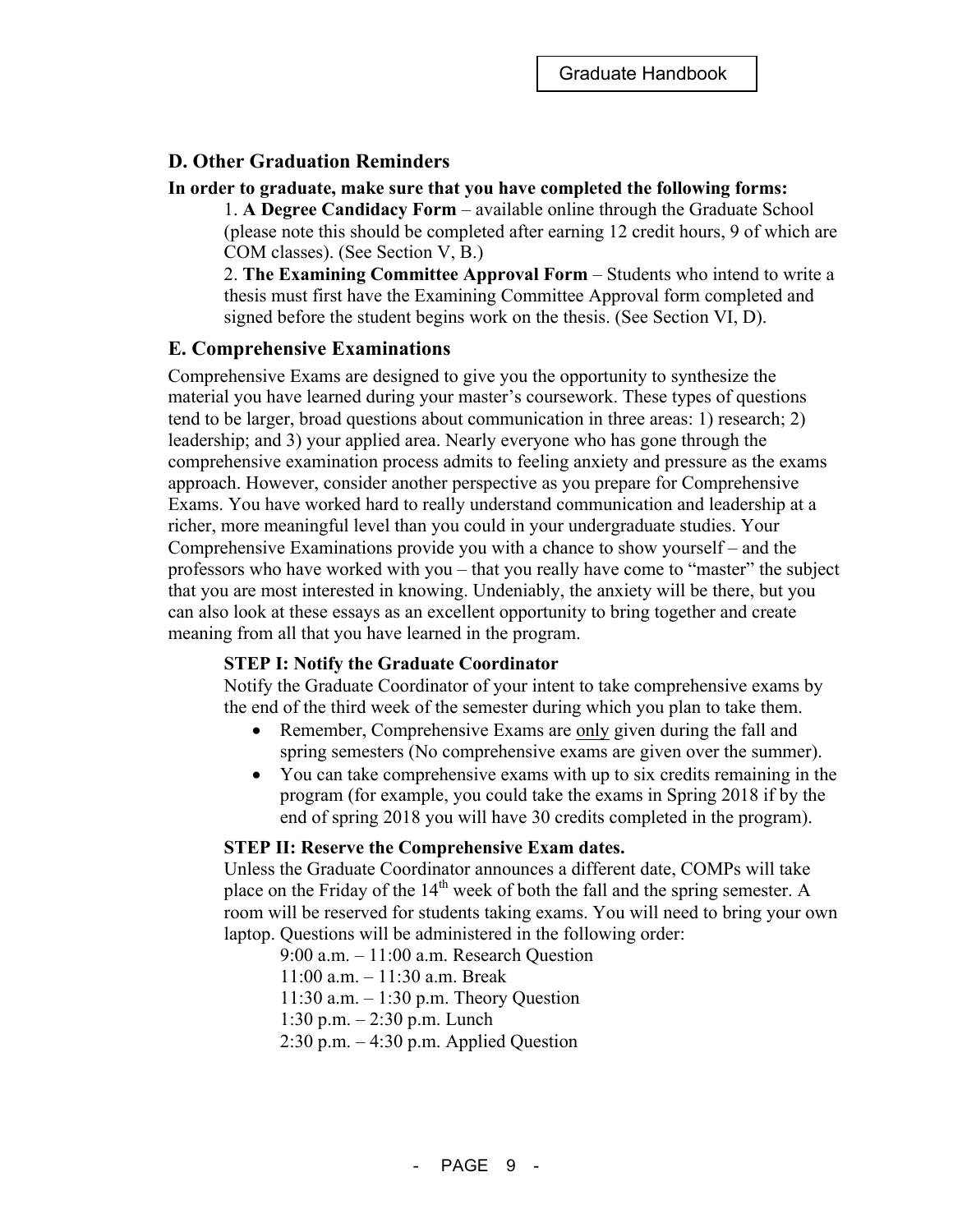#### **STEP III: Put Together Your Comprehensive Exam Committee.**

- The Comprehensive Exam Committee must consist of AT LEAST two faculty members from the Communication and Media Department (that is, one Communication faculty member can write two of your questions). The faculty members should have taught the course/content area.
- You need to select/ask a faculty member to write a Theory Ouestion, a faculty member to write a Research Question, and a faculty member to write an Applied Area Question.
- The "Applied Area" is an area of expertise that you define in conjunction with a faculty member. This area can center on a specific graduate class (e.g. "Media Effects") or on a content area that involves a number of classes (e.g. "Interpersonal or Intercultural"). Be sure you clarify what you are selecting as your applied area to the professor who is agreeing to write your question.
- To assemble your Committee, simply ask faculty members if they would be willing to write/grade one (or more) or your Comprehensive Exam questions. Be certain that each member on your Committee knows what question(s) he/she will be writing for you. In other words, don't just ask a faculty member to serve on your Committee. Ask if he/she would be willing to write your Applied Area Question, etc.

#### **STEP IV: Notifying the Graduate Coordinator.**

When your Comprehensive Exam Committee has been assembled, you must notify the Graduate Coordinator in writing (email is fine). Specifically, let the Graduate Coordinator know who will be serving on your Committee and what question(s) will be written by each Committee member (e.g. "Dr. Munz will be writing my Applied Area Question in \_\_\_\_, Dr. Gatchet will be writing my Theory Question, and Dr. Kopacz will be writing my Research Question). You should notify the Graduate Coordinator of your Exam Committee by the end of the sixth week of the semester.

#### **STEP V: Preparing for the Exams**

- To help guide your preparation/studying, you should correspond with each member of your Comprehensive Exam Committee. You should ask your Committee member what you should be studying/focusing on in order to prepare for his/her question.
- Whereas faculty members cannot give you the Comprehensive Exam question in advance, they can give you a general idea of what the question will look like.
- A general starting point for your preparation would be to go back over the course notes you have taken during your time in the graduate program, paying particular attention to the courses taught by the members of your committee. Review the research methods and communication theories you have learned in the program (this information can be helpful on a number of questions). Try to identify key concepts and examples used to explore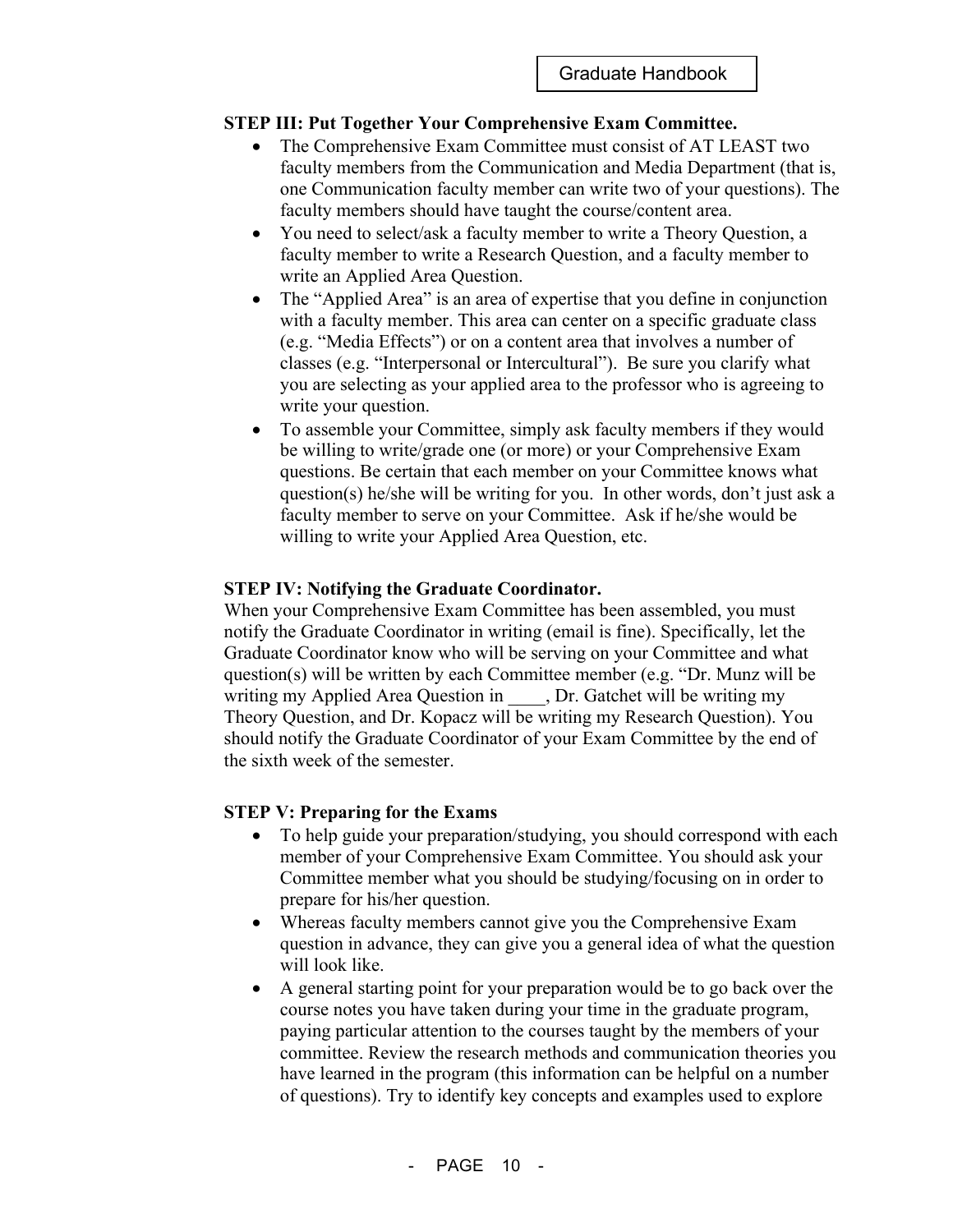communication and leadership that you have learned during your time in the program. Think big picture – major trends in a particular topic area, strengths and weaknesses of different methodologies, etc.

• Here are some examples of COMP questions for each of the three areas. Note the differences in various faculty approaches. It would be very unlikely these questions surface as your actual exam questions.

#### **Research**

**Example 1:** After graduation from your M.A. program in Communication Studies, you have been hired by the Philadelphia Department of Public Health. The Department of Public Health has created a Health Communication Campaign in the form of a television commercial. The goal is inducing attitude and behavior change in the community, specifically in the areas of eating more vegetables and exercising on a regular basis. The Department of Health has hired you to determine if its current communication campaign is working. To tackle this issue, you develop a research project to collect and analyze data and ultimately reach conclusions. You proceed by developing your research project along all of the following dimensions. Be sure to provide enough detail to each item below to demonstrate your command of research methods. You must follow all the steps of the scientific method from identifying and defining variables to choosing and justifying your methodological approach to explaining your data analysis procedures and everything else in between. Please come up with a research question in the subdomain of communication that is of interest to you. Then, please discuss how you could study this research question using:

- 1. a qualitative research design
- 2. a quantitative research design

Be sure to discuss all of the relevant components of research design, such as the sample, procedures of sample selection, measures or study instruments used, and procedures of data collection – for each of the two design types. Then please discuss the strengths and weaknesses of each design you came up with – in terms of how well it can help you answer your research question. Finally, please specify which of the designs you would prefer using and justify your decision based on your consideration of strengths and weaknesses of each design.

**Example 2:** Communication theorists have identified an important theoretical concept known as "cognitive complexity." Specifically, cognitive complexity refers to an individual's ability to perceive others in complex ways. Basically, if you have cognitive complexity, you see others as multi-dimensional, complex human beings. If you lack cognitive complexity, you tend to see others in very simplistic, stereotypical ways. Research in the communication field suggests that cognitively complex individuals are generally better communicators. For my research, I am interested in looking at how a particular subset of communication skills relate to cognitive complexity. Specifically, I want to uncover the relationship between cognitive complexity and persuasion skills. Here is the specific research question that I am interested in answering: **RQ: Is there a relationship between individuals' level of cognitive complexity and their ability to construct effective persuasive messages?**

In relation to the above research question, please answer the following questions: 1. Would you choose to use a qualitative method, a quantitative method, or a combination of qualitative/quantitative methods? Explain your choice, and in your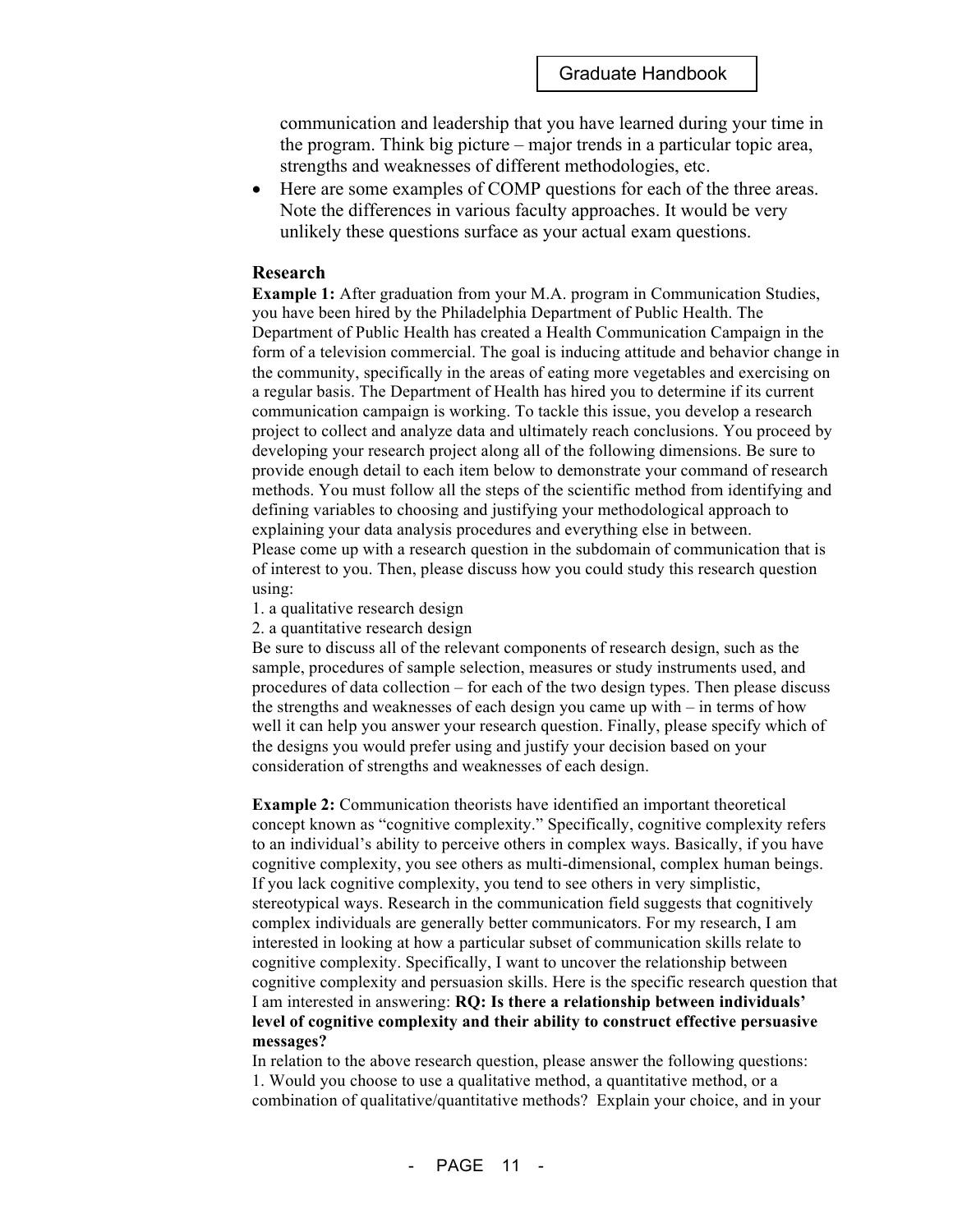explanation be certain to refer to the strengths/weaknesses of quantitative/qualitative methods.

2. From the methods discussed in the research course (experiments, surveys, interviews, ethnography, focus groups, content analysis), which specific method(s) would you utilize for this study? Explain your choice and be certain to include a discussion of the strengths/weaknesses of that method(s) in your justification.

3. Once you have selected your method(s), show me step-by-step how you would conduct the study. As you move through this step-by-step discussion, be certain to explain your decisions.

4. From the methods discussed in the research course (listed above), discuss which method would be the **worst** method to employ for this study. Justify your response by highlighting the weaknesses of this particular method.

#### **Theory**

**Example 1:** Compare and contrast two major theoretical approaches to the subject of \_\_\_\_\_\_\_\_\_\_\_\_\_ (this could be media use, close relationships, persuasion, etc.). Example 2: Trace the history of research. Note changes in major theoretical shifts, criticisms, and developments. Focus and speculate on reasons for each change. What have researchers focused on in the last decade? What future directions do you foresee?

#### **Applied Area**

**(Media)** You are in charge of media purchasing for the advertising campaign of a presidential candidate. (You pick the candidate.) Identify three specific pieces of information that would be essential for you to determine in order to make your media buy, and explain, in detail, the research methodologies you would employ to determine this information."

**(Interpersonal)** What are the fundamental tenets of qualitative, quantitative, and rhetorical/critical approaches to interpersonal communication research? How do researchers know which major line of methodology to select? Defend your answer by citing articles, class readings/text, etc.

**(Criticism & Public Influence)** On March 8, 2004, President Bush delivered a speech at the Fairmont Hotel discussing issues of leadership (speech attached). Do you believe that this speech is a strong or weak (or perhaps a little of both) rhetorical effort? To support your answer to this question, use **three** of the following five rhetorical theories. 1 - Fantasy Theme Analysis, 2 - Dramatism, 3 - Narrative Theory, 4 - Functional Analysis, and 5 - Stylistic Criticism. In supporting your response, be sure to draw explicitly from readings in the COM 505 Course. From the five theories listed above, which do you believe is the best (in general) rhetorical theory? Justify your response (note: in answering this question, you are given a lot of latitude in how you define "best." That is, you can establish your own standard, but you do need to show how the theory you choose satisfies that standard).

**(Persuasion)** Describe in detail a situation where you wish persuade. Explain four theories of persuasion relevant to your persuasive situation. Give accurate details of each theory's viewpoint. Describe how each theory would direct you to exercise an effective persuasive strategy for your persuasion challenge. Which theory gives you the best direction? Why? For instance, what are limitations in the alternative theories that your most preferred theory addresses? Drawing upon the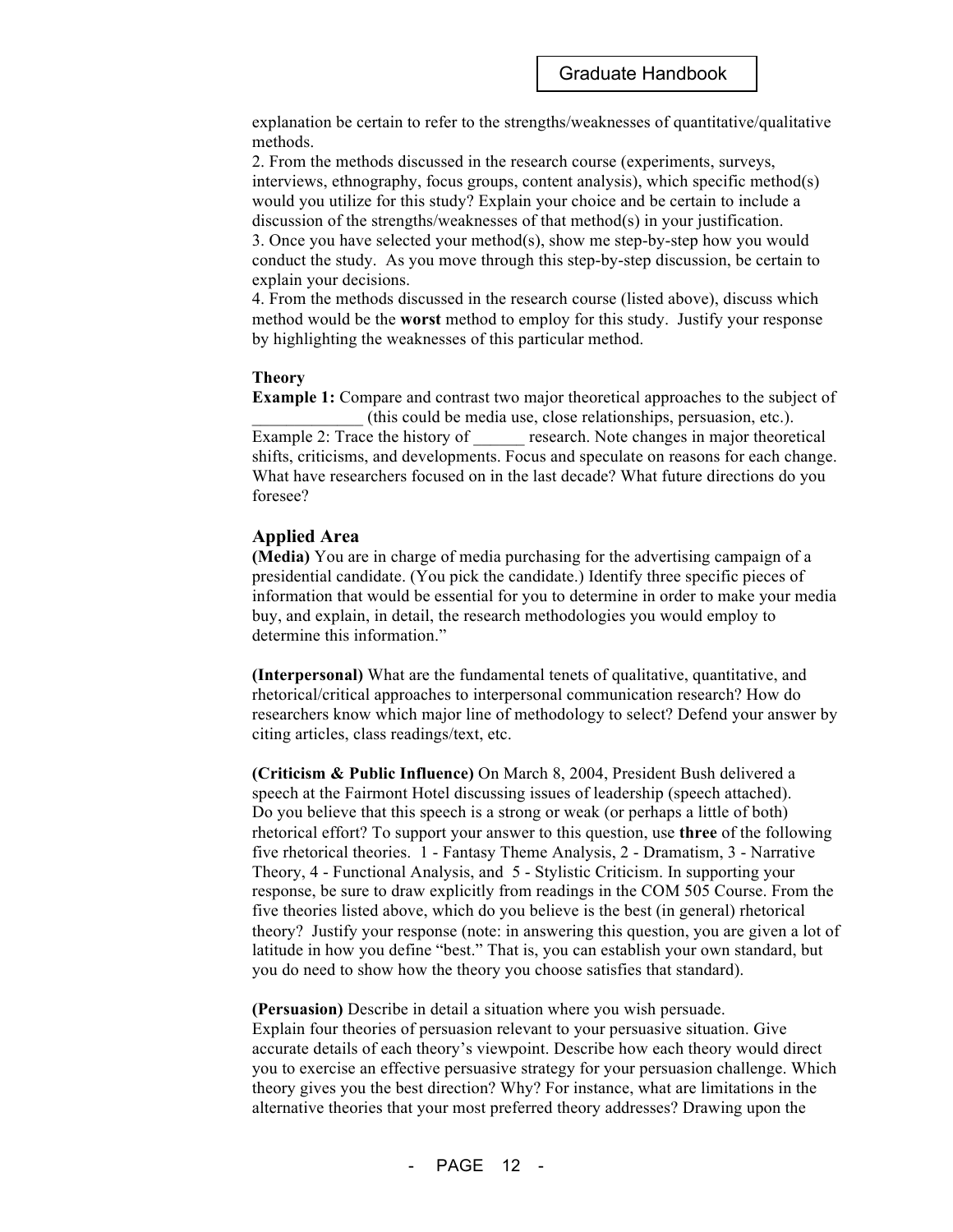above theories and additional persuasion concepts, list at least five principles that you can mentally carry with you for confronting future persuasive challenges.

#### **STEP VI: Take the Exams on the Scheduled Date/Time.**

- To take these Exams, meet in the assigned room. You will be notified of the room in advance once the reservation is confirmed.
- If you do not have a current parking pass, please plan to park in the Sharpless Street garage. You will pay a fee to park there for the day (but that fee is much less than the cost of a parking ticket).
- During the exam itself, you will be able to type on your own laptop and are asked to turn off the wifi and only utilize the open Word Document.
- While taking the exams, you will **not** be allowed to access any notes (i.e. it's not an open book/notes exam). You are not permitted to access any online materials either.
- The Graduate Coordinator may bring a flash drive or other device on which students can save a copy of their work. Alternatively, the graduate coordinator may ask you to email your response (and will then confirm receipt of your answer). It is the student's responsibility to save their answers in a compatible format. Students should save files with their own last name and the question (e.g., Jones-Theory).
- Different students take different approaches to essays, so you should write in a way that accentuates your strengths. However, you may benefit by taking the first few minutes after you get the exam to ORGANIZE your thoughts into a set of key ideas that you want to express in the essay before getting into the actual writing. You might also want to take the last portion of your time (ten to fifteen minutes works for most students) to go back and review, edit, and reorganize your work so that it is as cogent, clear, and error-free as possible.
- Your committee members will expect that you follow APA format. Although this means you will be expected to cite literature, it is usually a safe bet that your members will **not** expect you to memorize the full reference information for the sources you cite. Therefore, the responses must incorporate evidence – this evidence will include class readings and/or texts, and it also may include readings that you may have done for other class papers, etc. Responses without adequate cited evidence to support the claims you make in response to the examination questions may not "pass" (see below). The more varied evidence from which you can draw (to show that multiple experts in the field agree with your ideas), the more convincing your answer is likely to be considered.

#### **STEP VII: The Grading of Exams.**

Faculty members have three options in grading a question: (1) pass; (2) fail; and (3) re-write.

1. A "passing" grade indicates that you have successfully completed the question.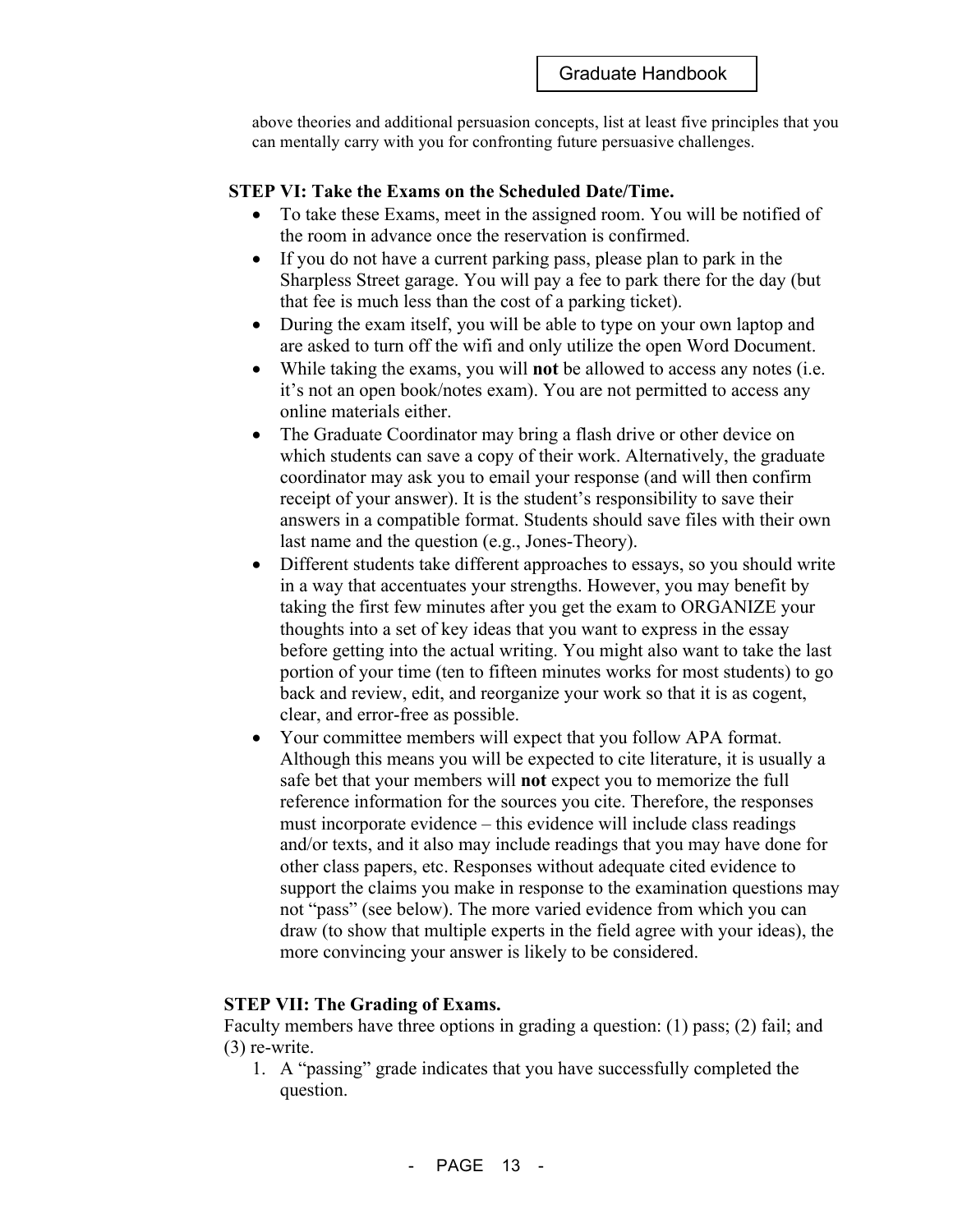2. A "failing" grade means that your answer to the question is so inadequate that you will not be given a chance to re-write your response.

a. If you receive a "failing" grade on any of your answers, you will need to go through the entire comprehensive exam process again during the next administration time for those exams (i.e. the following fall or spring semester).

3. A "re-writing" grade indicates that your answer, while basically adequate, needs improvement before warranting a passing grade.

> a. If a rewrite is necessary, your answer will be returned to you along with any guidance the faculty member wishes to give you on revising your answer. Re-writes may be major or minor. Minor rewrites can include but are not limited to being asked to add more material (e.g., additional references). Major re-writes may include responding to the same question or responding to a new question. b. You will only receive one opportunity to re-write a particular question.

> c. Re-writes take place off campus. In other words, you can work on re-writing an answer from home, and you are permitted to access materials (class notes, books, etc.) in the re-writing process.

4. You must ultimately receive a "passing" grade on three questions to successfully complete the Comprehensive Exam process.

# **VI. OTHER REQUIREMENTS BASED ON STUDENT PROGRAM**

#### **A. Internships**

M.A. students may secure internships ranging from 3 to 6 semester hours of credit. To qualify for an internship, students must have completed twelve credit hours in Communication Studies and the Degree Candidacy form obtained through the Graduate School website (See Section V, B). Completion of this form and approval from the Graduate Coordinator are required for internship consideration. Internships can be arranged with area radio and television stations, businesses, government agencies, and service organizations. In addition, internships also may be available to work with a faculty member in one of their undergraduate course offerings. Contact the graduate coordinator for more information on internships.

#### **B. Directed Study**

M.A. students may request 3 semester hours of credit for Directed Study. To qualify for a directed study, students must have completed twelve credit hours in Communication Studies and the Degree Candidacy form obtained through the Graduate School website (See Section V, B). Exceptions may be made with the approval of the Graduate Coordinator. The purpose of a Directed Study is for students to undertake their own original research and/or to work with a faculty member in-depth on a research project to learn more about the full process of conducting research.

#### **C. Conference Attendance and Presentations**

Conferences are an opportunity for students to showcase their own research projects either by participating in poster sessions, panel presentations, or competitive paper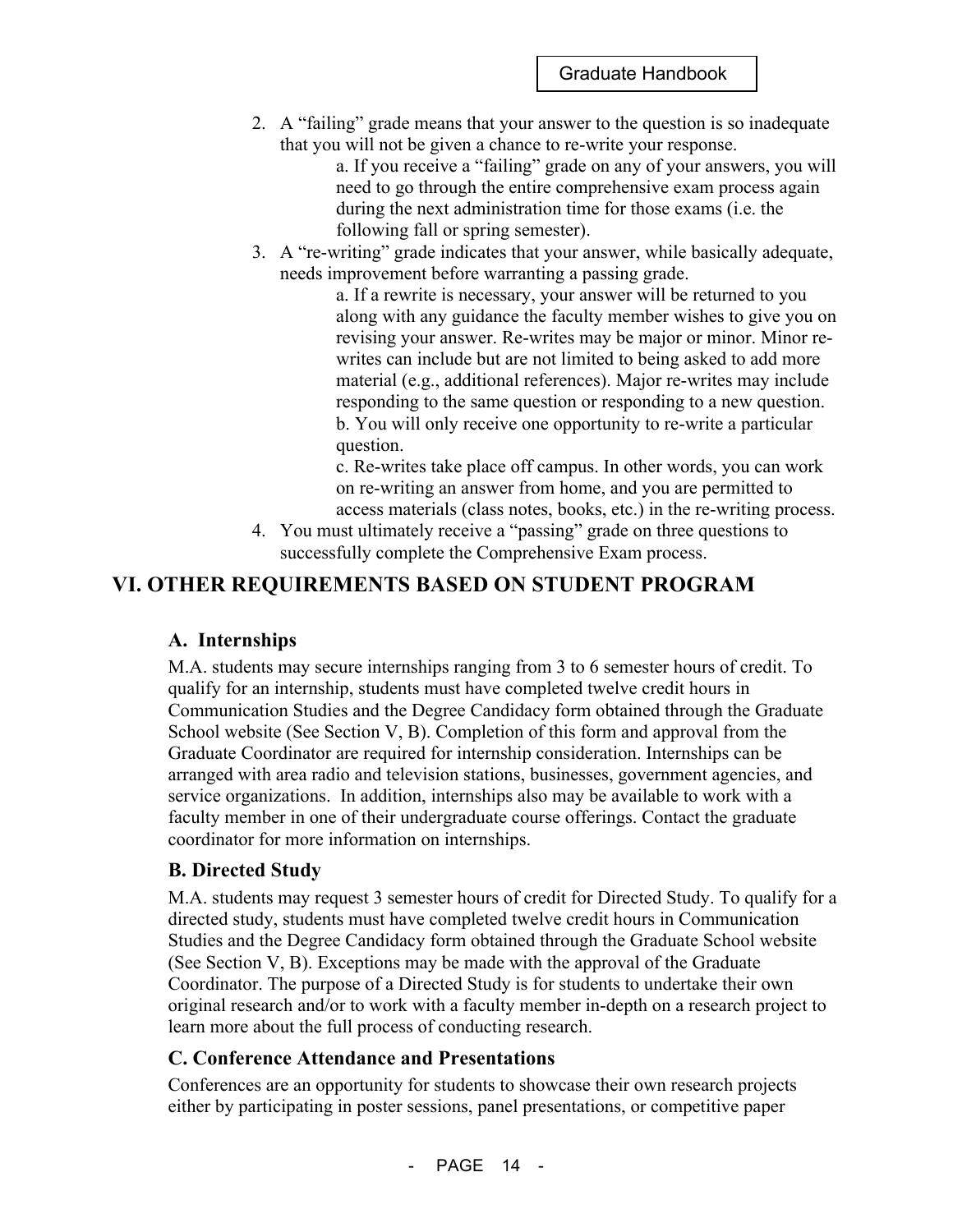presentations. It is an excellent way for both non-thesis and thesis students to highlight their project management abilities. Students may apply for funding to attend conferences. Additional funding may be available when students also present their own research at conferences. One source of funding is available through West Chester University's Graduate Student Association. The form is available online through the Graduate School website. Students may look for additional sources of funding, and the Graduate Coordinator will alert students to potential funding sources whenever possible. Please note that research projects that involved the use of human subjects must have had approval through the University's Institutional Review Board prior to data collection.

#### **D. Theses**

Students who write a master's thesis must first have the "Examining Committee Approval" form and the "Thesis/Doctoral Culminating Project Registration and Research Compliance" form before the student begins work on the thesis (This form is available online through Graduate School).The completed thesis must be successfully defended before a faculty examining committee. The requirement of the University is that a student passing the thesis defense will receive no more than one negative vote from the examining committee. However, in the Communication Studies M.A. program, a unanimous positive vote of the examining committee is required for a successful defense. Completion of a thesis is advisable for students for whom the M.A. is preparatory for a Ph.D., or other advanced degree program. A thesis also may be a good choice for a student hoping to demonstrate project management skills to a potential employer. For example, a thesis can be a way to show someone the ability to conceptualize, design, execute, and interpret the results of a project.

- 1. Students are required to have completed a minimum of 18 hours of coursework before beginning the steps toward thesis completion.
- 2. The thesis committee will consist of three Communication and Media faculty members, one of whom will serve as the advisor to the thesis.
- 3. The Graduate Coordinator will receive a copy of the Examining Committee Approval form or will be notified by the thesis chair once the paperwork has been submitted to the Graduate School.
- 4. If the proposed thesis uses human subjects, it is the obligation of the student to secure clearance through the University's Institutional Review Board (IRB) before collecting data.
- 5. It is the discretion of the thesis chairperson whether the student must submit a prospectus for the thesis (the first two chapters of the literature review and proposed methodology).
- 6. At a time mutually agreeable to the student and committee members, an oral defense will be held for the purpose of accepting, recommending changes in, or rejecting the completed thesis. During the defense, the student will present a short summary of the research and then can be questioned by committee members about the research. Committee members will vote to "pass" or "fail." Committee members must vote unanimously to pass the thesis. Conditional stipulations may be made by the committee regarding changes, additions, or deletions in the final draft of the thesis.
- 7. All members of the thesis committee must receive copies of the thesis at least one full week before the selected thesis defense meeting.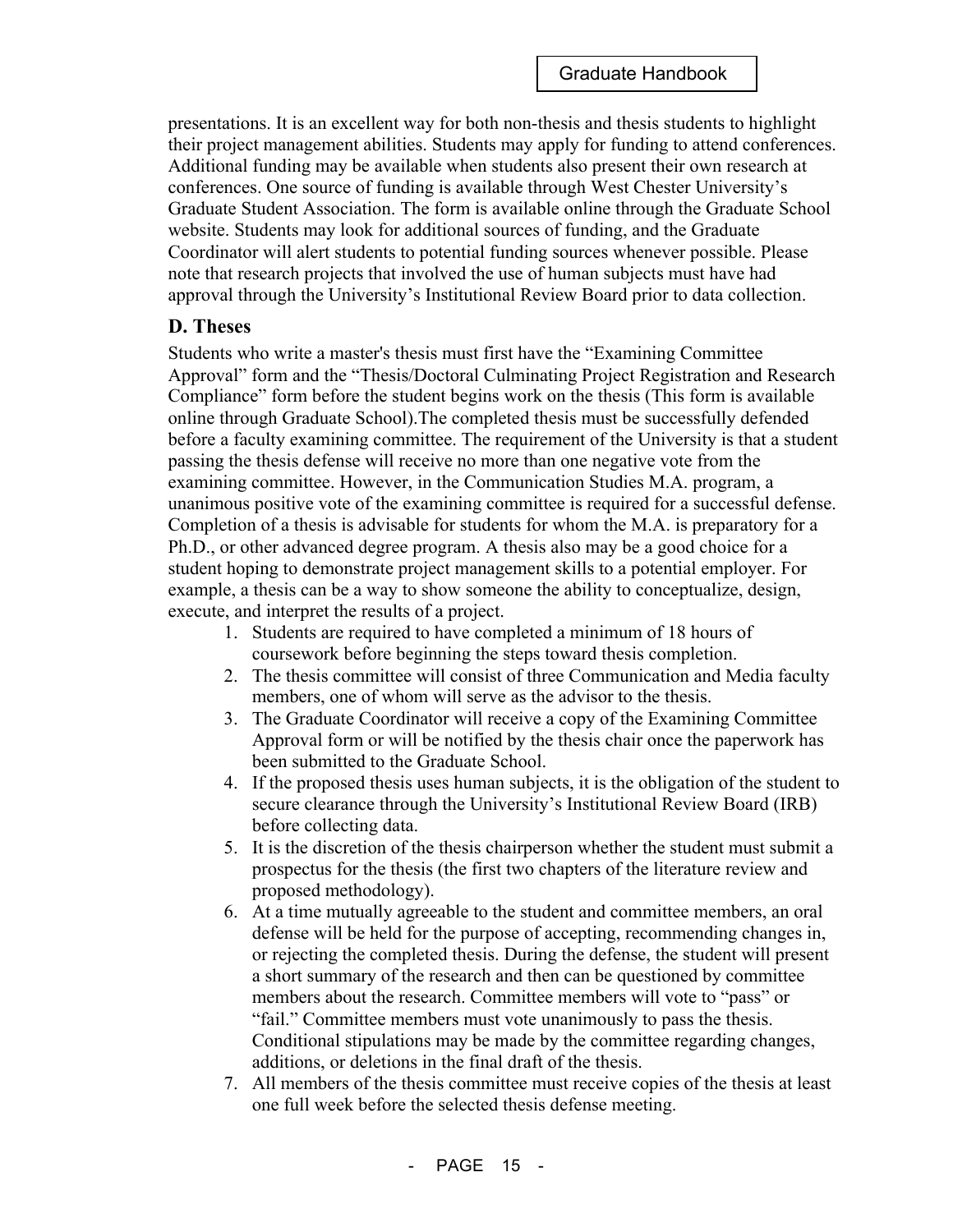- 8. For planning purposes, check the Graduate School website for deadline information for thesis defenses. Typically, the defense needs to be about a month before the last day of classes.
- 9. After the oral defense, committee members will sign the signature page, which will be forwarded to the Dean of the Graduate School. From there it will be forwarded to the Provost. Please see the Graduate School webpage for information on the type of paper required and number of signature pages required.
- 10. After all signatures have been provided, the student is responsible for binding the thesis, and information about this process is available on the University's Graduate School webpage. A student may want a bound copy of their own, but the student also will provide a copy of the thesis to the Department of Communication and Media. Remember that should you choose to have additional copies bound, you will need additional signature pages.

# **VII. OTHER POLICIES AND HELPFUL INFORMATION**

# **A. Departmental Advisement**

M.A. students will be assigned an advisor, in most cases the graduate coordinator. The advisor will assist students in managing the sometimes confusing situations students may face during their time at the university. Advisors can be especially helpful with discussions of course content, course requirements, and career options. Please be aware that having an advisor does not absolve students from responsibility for knowing and meeting University requirements for graduation. Ultimately, the responsibility for meeting requirements is up to each student, and students will bear the cost of errors which are made. When students meet with their advisor, they should review their academic progress. Students should come for advising sessions with their advisement sheet as complete as possible (advising sheets are found on the last two pages of this handbook). Students are responsible for keeping their file accurate and up-to-date. Students may select a different advisor from their initially assigned advisor once they have been admitted to degree candidacy (see section V, D, 1).

# **B. Course Repeat Policy**

Graduate students may repeat up to two courses, which are being applied to their degree, and for which they have received a grade of  $C<sub>+</sub>$ ,  $C<sub>z</sub>$ , or  $C<sub>z</sub>$ . Courses may be repeated only once. Both grades earned for a course will remain on the student's record, however, only the most recent grade will (whether it is higher or lower) will be used in the GPA calculation. Receipt of any  $C^+$ , C, or C- grade applies toward the probation and dismissal policy.

# **C. Transfer Credit Policy**

West Chester students who wish to take course work at other institutions for credit at West Chester University must obtain approval from their chairperson or graduate coordinator and the associate provost and dean of the Graduate School prior to enrollment. Other restrictions and requirements are the same as those given in the Graduate Catalog.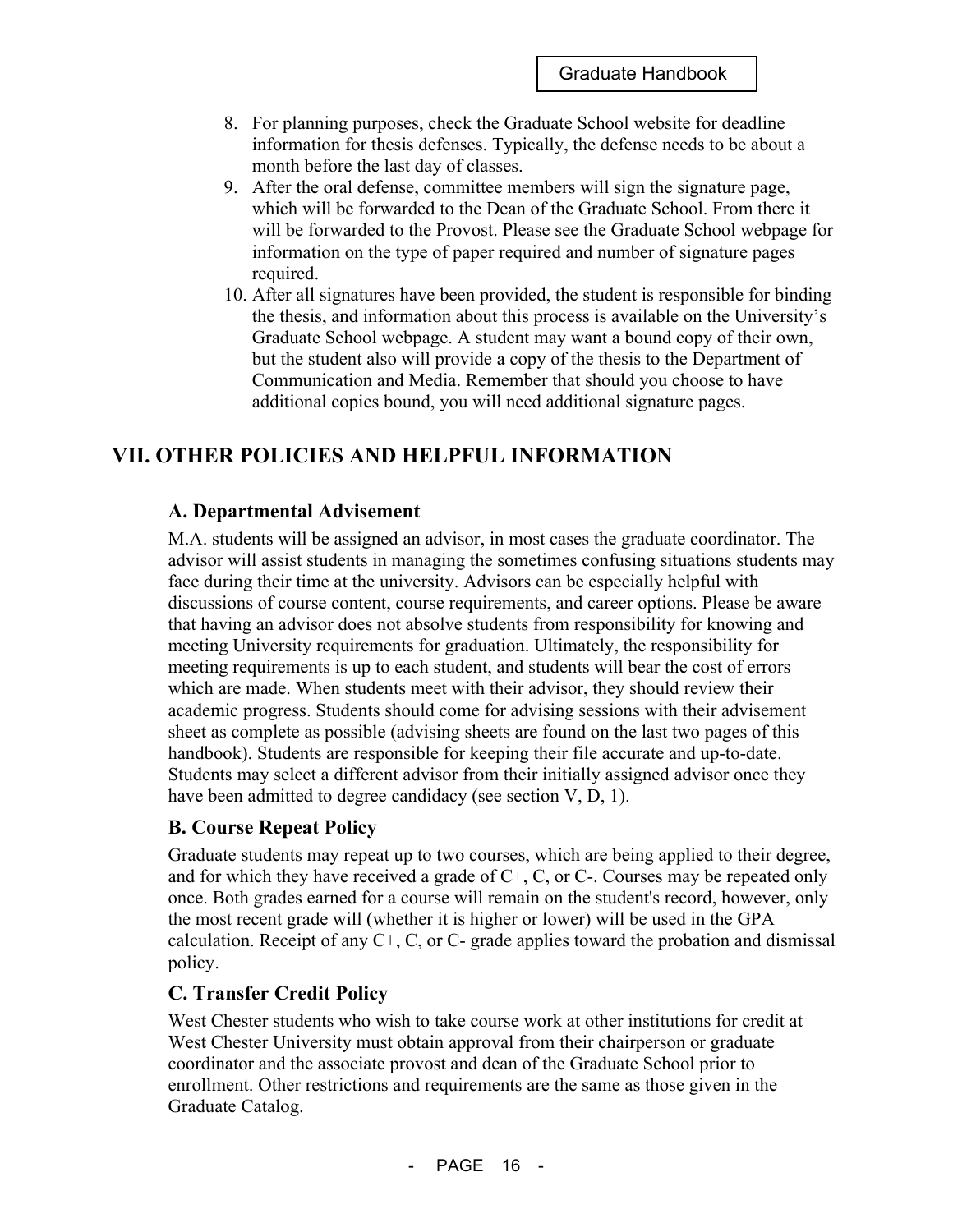## **D. Academic Probation**

Graduate students whose cumulative grade point average falls below 3.00 will be placed on academic probation. Graduate students must raise their GPA to 3.00 by the end of the next semester (or full summer term) in which they register. An additional probationary semester may be granted at the discretion of the graduate dean. If a student fails to meet the conditions of academic probation, the student is subject to dismissal. Graduate students earning a cumulative GPA of 2.00 or lower will be dropped from their graduate program without a probationary period.

A graduate student earning an "F" grade in any course will be dismissed from the University. Exceptions may be made for a course outside the student's discipline upon the recommendation of the graduate coordinator and the approval of the graduate dean. An "F" earned at West Chester University may not be made up at another institution of higher learning for the same course.

## **E. Academic Integrity**

#### **1. University Statement on Academic and Personal Integrity**

It is the responsibility of each student to adhere to the university's standards for academic integrity. Violations of academic integrity include any act that violates the rights of another student in academic work, that involves misrepresentation of your own work, or that disrupts the instruction of the course. Other violations include (but are not limited to): cheating on assignments or examinations; plagiarizing, which means copying any part of another's work and/or using ideas of another and presenting them as one's own without giving proper credit to the source; selling, purchasing, or exchanging of term papers; falsifying of information; and using your own work from one class to fulfill the assignment for another class without significant modification. Proof of academic misconduct can result in the automatic failure of the course and any two violations will result in the automatic expulsion from the University. For questions regarding Academic Integrity, the No-Grade Policy, Sexual Harassment, or the Student Code of Conduct, students are encouraged to refer to the Department Graduate Handbook, the Graduate Catalog, the Ram's Eye *View*, and the University website at www.wcupa.edu.

The Department of Communication and Media holds a zero tolerance policy about academic integrity. Proof of academic misconduct can result in outcomes ranging from the drop of a letter grade for the course to the automatic failure and removal from the course. Professors may determine whether violations are major or minor and may choose how they wish to pursue the violation and have the right to file the infraction with the department and/or WCU Graduate School. Should a student appeal a violation and is still found to have engaged in academic misconduct, the minimum penalty will be the drop of a letter grade for the course. Any student found guilty of a second infraction of academic integrity (regardless of intentionality or the size of the infraction) will receive an F in the course, resulting in dismissal from the University without the ability to appeal.

For questions regarding Academic Integrity, the No-Grade Policy, Sexual Harassment, or the Student Code of Conduct, students are encouraged to refer to the Communication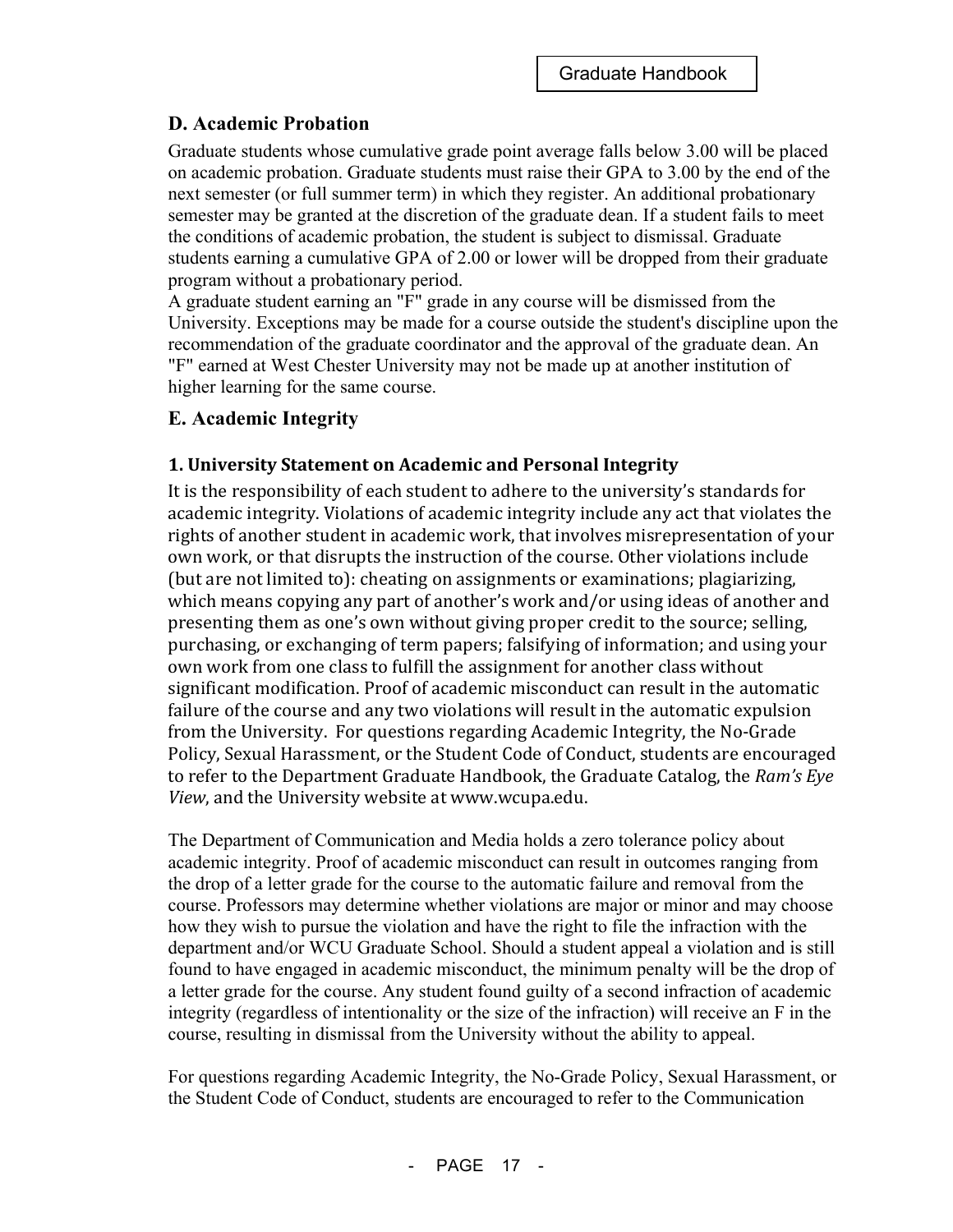Department's Graduate Handbook, the Graduate Catalogue, and the University website at www.wcupa.edu. For policies and procedures for handling cases of plagiarism or other violations of academic integrity, please refer to the Graduate Catalog. However, please note that one possible sanction for students found guilty of a violation is that they may be awarded **a grade of "F" for the course. A grade of "F" for the course triggers the graduate policy on automatic dismissal from the University. Students dismissed under these circumstances will not be considered for readmission to another academic program at West Chester University.**

## **2. Department Advice for Avoiding Issues Surrounding Academic Integrity:**

- All work students present as their own must be their own.
- All work which is presented by students but for which they are indebted to others must be cited.
- If in doubt, cite sources.
- Sources should be cited for oral assignments. Always cite quoted material.
- Sometimes source material is so extensive that an oral assignment becomes boring to the listener. In such cases, a brief reference can be made concerning the source that can then be supported by a detailed reference if one is requested.
- There should be a clear distinction made between that which is the result of student efforts and that which results from the efforts of others.
- The only exception to these obligations is in the presentation of facts, opinions, concepts, etc. that are widely known.
- Plagiarism is not limited to the use of material taken from professional sources but may also include material taken from other students.
- Students should retain all notes or other materials prepared by them to meet the assignment until a grade has been received.
- If an instructor chooses, and so indicates at the beginning of a semester, all work submitted to meet course requirements becomes the property of the department. (Students who wish to retain copies of such work should duplicate the material prior to its submission.) This is not to imply that students cannot present, share, or publish their work, but they ought to acknowledge their affiliation with WCU.

# **F. Policy on Disruptive Classroom Behavior**

Disruptive behavior is defined as an act that is disorderly, that might include but is not limited to that which disrespects, disrupts, harasses, coerces, or abuses, and/or might threaten or harm property or person, so that it interferes with an orderly classroom, teaching process, or learning function.Such behavior is antithetical to academic freedom and to the rights of all citizens and will not be tolerated.

- The first instance of such behavior shall result in an immediate verbal warning by the faculty member.
- The second instance shall result in the expulsion of the student from class for the remainder of the class period.
- Subsequent disruptive behavior may result in the expulsion of the student from the class for the remainder of the semester and the awarding of a grade consistent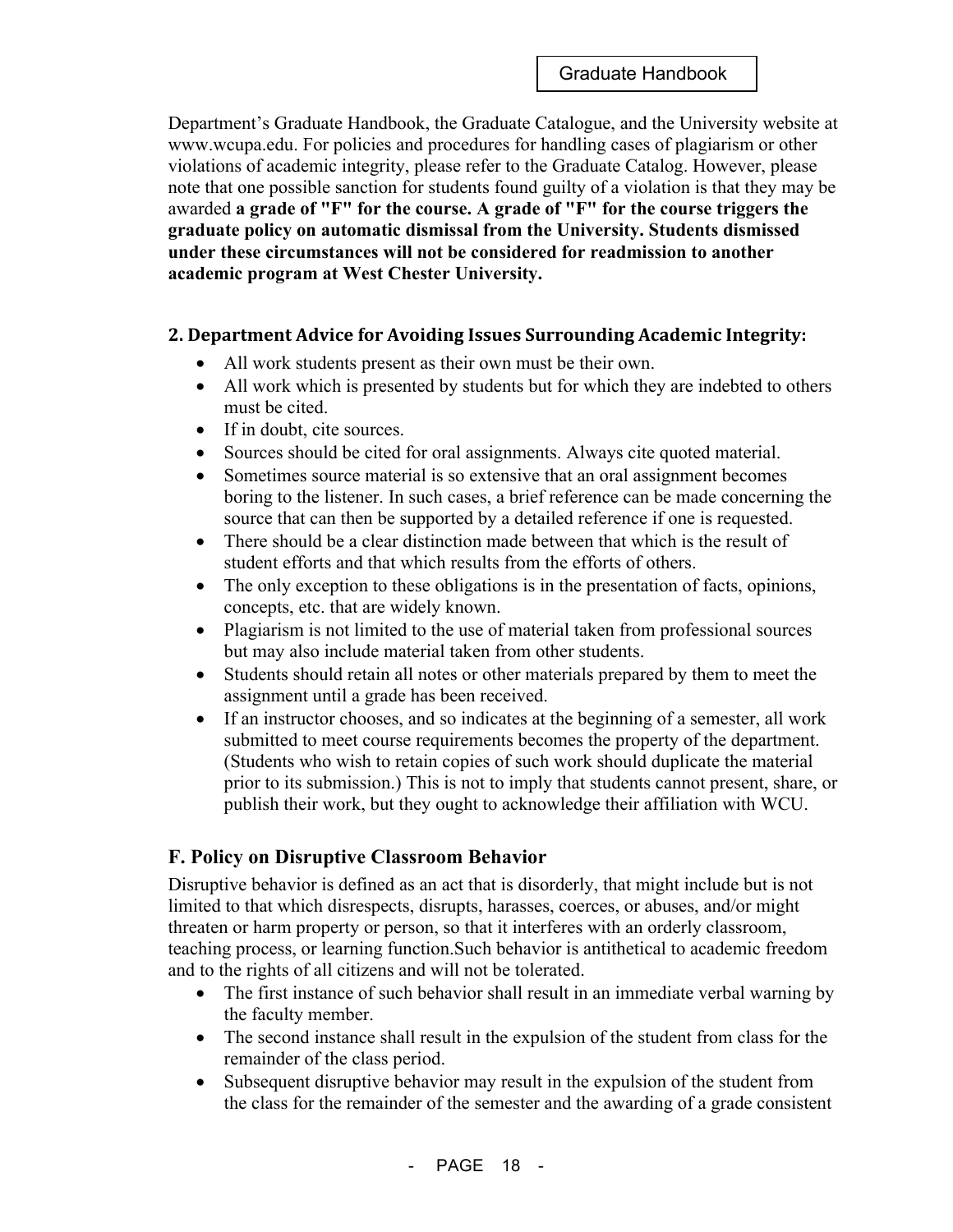with course requirements depending upon the point in the course at which the removal took place. A statement of the reason for permanent expulsion from the class shall be given in writing to the student, the chairperson of the student's major department, the chairperson of the department in which the course is offered, and the Registrar.

- The disciplinary actions listed above may be appealed through the informal and formal mechanisms contained in the Academic Appeals Process. An appeal of the grade may be made under the current Grade Appeals Process, but the student may not employ both the Academic Appeals Process and the Grade Appeals Process for relief from the same disciplinary action.
- In addition, disruptive behavior which constitutes a threat to persons and/or property will be result in a call to Public Safety and the immediate removal of the disruptive student from the classroom. Extreme instances of disruption can result in removal from the course rather than the immediate class meeting. Any sanctions imposed may be appealed only through the appeals process contained in that document.

#### **G. Departmental Recommendations for Email Etiquette**

Be sure to use a respectful tone and language in every email, and always remember that email ultimately is a public venue and can be read by anyone, anywhere. Furthermore, it is expected that all email correspondence will be conducted in a professional manner. Any abusive email either to the instructor or a classmate is considered academic misconduct and will not be tolerated (see below). Some professors answer class-related questions only during office hours, although many faculty members welcome emails from students. Please allow a minimum of 24 hours for responses to an email, and remember that some instructors may not check email daily, over weekends, and during vacation periods. Therefore, email should not be used for last minute questions about assignments or for questions that ask for an immediate response. In addition, when using email please adhere to the following rules:

- **Identify yourself on your messages**. If students use an account with a name other than theirs or they use a nickname, type the student name in the 'Subject' line.
- **Be Polite**. Do not be abusive or verbally aggressive in messages.
- **Use appropriate language**. Do not swear, use vulgarities, or any other inappropriate language.

#### **H. Americans with Disabilities Act**

If you have a disability that requires accommodations under the Americans with Disabilities Act (ADA), please present your letter of accommodations and meet with me as soon as possible so that I can support your success in an informed manner. Accommodations cannot be granted retroactively. If you would like to know more about West Chester University's Services for Students with Disabilities (OSSD), please visit them at 223 Lawrence Center. The OSSD hours of Operation are Monday – Friday, 8:30 a.m. – 4:30 p.m. Their phone number is  $610-436-2564$ , their fax number is  $610-436-2600$ , their email address is ossd@wcupa.edu, and their website is at www.wcupa.edu/ussss/ossd.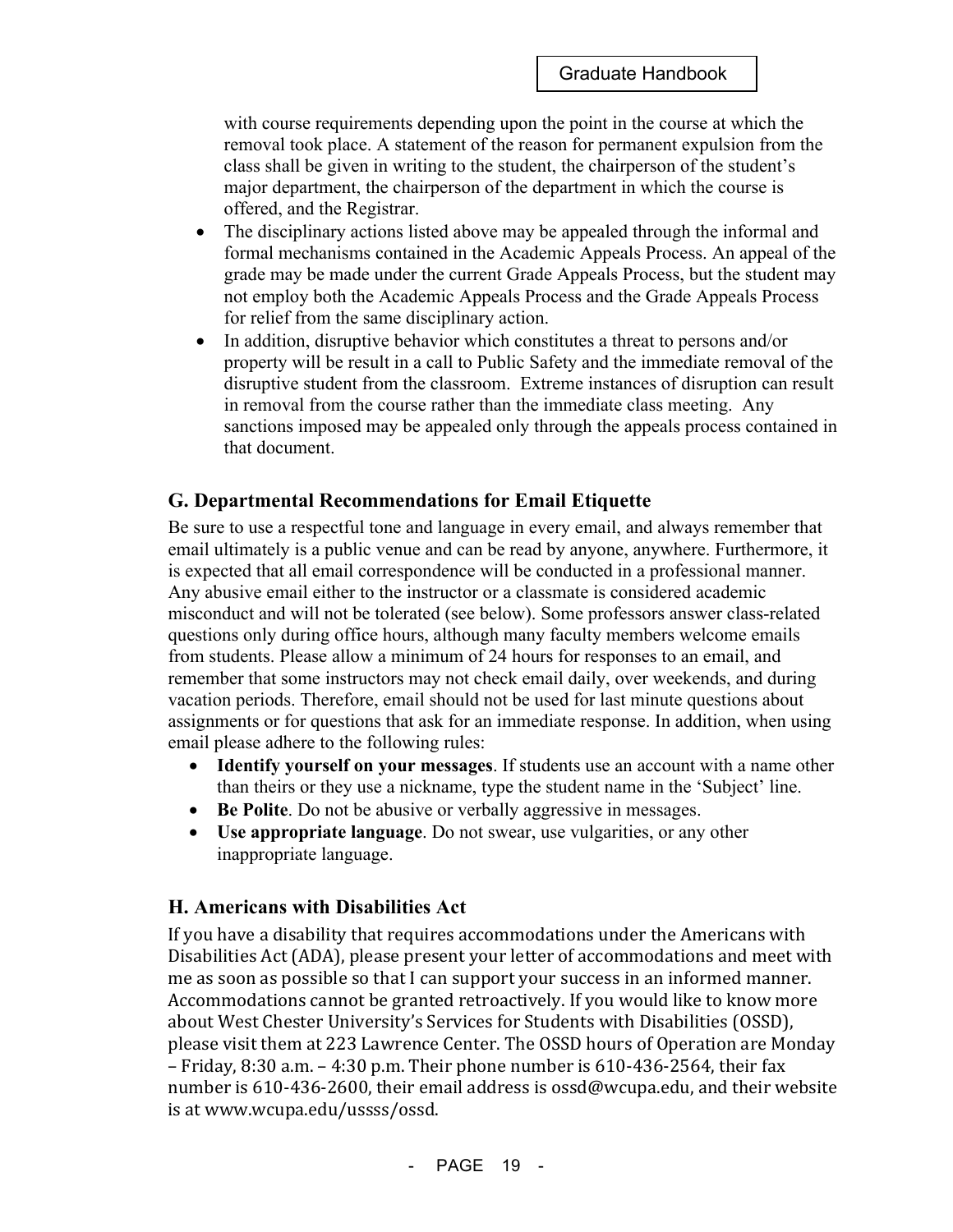## **I. Emergency Preparedness**

All students are encouraged to sign up for the University's free WCU ALERT service, which delivers official WCU emergency text messages directly to your cell phone. For more information and to sign up, visit www.wcupa.edu/wcualert. To report an emergency, call the Department of Public Safety at 610-436-3311.

## **J. Summer Correspondence**

Please remember that not all faculty members have summer contracts. This means that they are not required to be on campus or to respond to work-related emails. However, most of them continue to check email and are willing to meet with students over the summer.

# **VIII. GRADUATE COURSE OFFERINGS IN COMMUNICATION**

# **STUDIES**

#### **COM 500: Communication and Leadership**

Exploration of the interconnections between communication principles and the theory and practice of leadership.

#### **COM 501: Theoretical Perspectives on Human Communication**

A comprehensive examination of major theoretical perspectives on human communication ranging from classical to contemporary.

#### **COM 502: Communication Research Methods**

An examination of the major issues pertaining to inquiry in human communication, including the nature of inquiry; qualitative and quantitative methodological approaches to communication research; moral and ethical standards for human research; the role of the researcher; and comparisons of academic research. Students will be required to design and execute a research project.

#### **COM 503: Communication & Persuasive Influence**

An analysis of major conceptual approaches to persuasion and their implications for understanding influence context and designing pragmatic strategies.

#### **COM 505: Rhetoric and Leadership**

The criticism and history of influence will be explored to focus on examples of persuasion through public discourse.

#### **COM 506: Communication in Small Groups**

An examination of traditional and contemporary research which pertains to various dimensions of small group communication including, but not limited to, the following topics: structure, size, tasks, goals, systems, and leadership.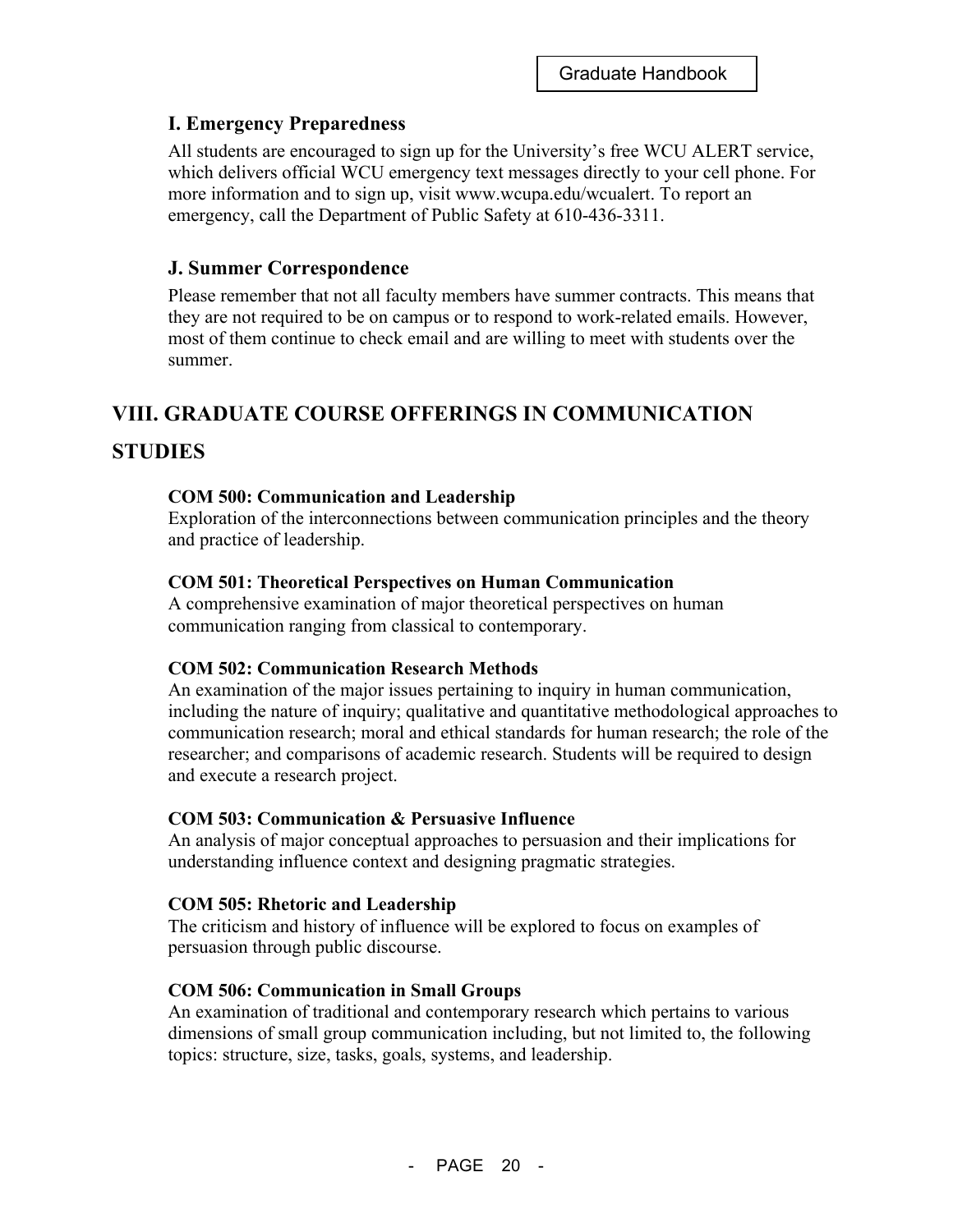#### **COM 508: Special Topic Seminar**

An intensive examination of a selected area within communication study. Topics will vary and will be announced in advance of each semester.

#### **COM 509: Communication & Conflict Resolution**

Using both theoretical and activity-centered learning, the student will explore the options available to resolve conflict through communication.

#### **COM 510: Culture, Media and Representation**

Course examines how the media constructs ideologies and images of various cultural groups for mass consumption.

#### **COM 511: Understanding Close Relationships**

This course is designed to introduce and discuss basic theories, themes, concepts, and controversies in relationships from a communication standpoint. Students will be better equipped to apply theoretical knowledge to repair, maintain, and enhance their own personal relationships.

#### **COM 520: Political Communication**

Examines the role communication plays in the political system with a specific focus on campaign communication, political advertising, and media coverage of politics.

#### **COM 525: American Public Address**

Critical and theoretical examination of significant speeches in American history (from early American history to contemporary times).

#### **COM 530: Advances in Nonverbal Communication**

This course investigates recent advances and controversies in nonverbal communication theory and research.

#### **COM 535: Communication Competence**

This course examines what it means to be a highly competent communicator. Communication competence will be explored across a multitude of communication contexts including interpersonal, organizational, intercultural, and leadership contexts

#### **COM 550: Listening: Verbal Nonverbal Perception**

A survey of research in listening behavior and related nonverbal variables. Identification of important characteristics of effective listeners. Application to communication activities in the classroom.

#### **COM 551: Public Relations Research and Writing**

Familiarizes students with the skills needed to work as a public relations writer and editor. Explores applicable media theories as well as ethical and legal issues.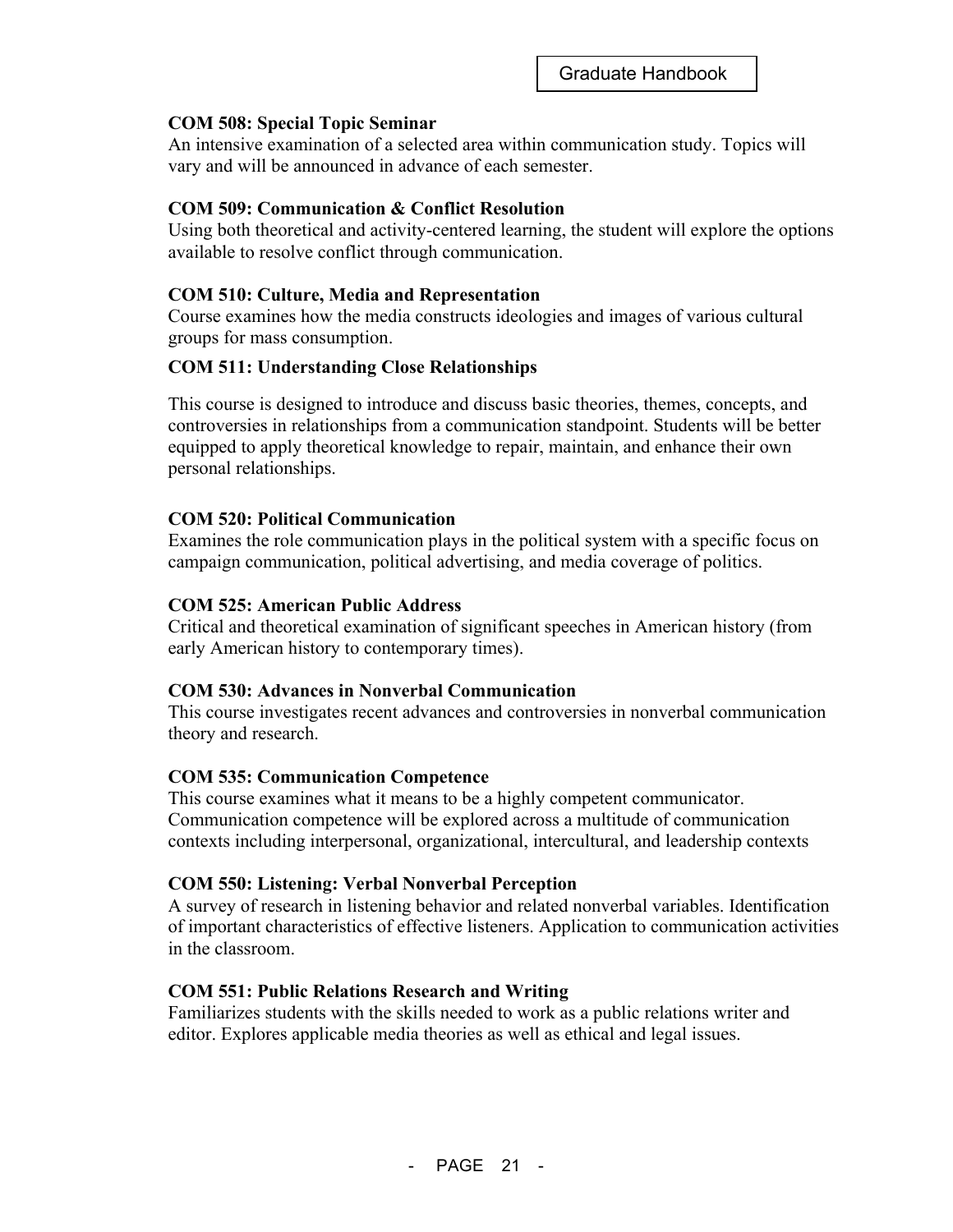#### **COM 570: Conceptual Foundations for Training & Development**

This course examines major schools of thought in organizational training and development. Each viewpoint is explored for its diagnostic guidance, leaning implications, and training technologies.

#### **COM 571: Practicum in Communication, Training & Development**

Participants will review and practice the leading training technologies in communication and organizational development. Each participant will design and deliver a training workshop.

#### **COM 575: Seminar on Speech Pedagogy**

An examination of pedagogical research on the development of effective public speakers. Provides opportunities for both training speakers and critiquing public presentations.

#### **COM 598 (3-6): Graduate Internship in Communication Studies**

Supervised professional training in approved communication placements. PREREQ: Approval of department chairperson.

#### **COM 599 (3): Directed Graduate Studies**

Research projects, reports, readings in speech communication. PREREQ: Approval of department chairperson.

#### **COM 601 (3): Communication Studies Thesis I**

Original research supervised through: 1) the selection of a topic and the conceptualization of the research project, 2) the drafting of a first chapter/prospectus that contains a preliminary literature review and method, and 3) submission and approval of manuscript by thesis committee.

#### **COM 602 (3): Communication Studies Thesis II**

Original research supervised through: IRB approval (if necessary), data collection, analysis, writing results, writing thesis chapters, and defense.

# **IX. LIST OF DEPARTMENT OF COMMUNICATION AND MEDIA M.A. THESES**

- Pollino, M. (2018). *Cross-Borders Mergers and Acquisitions: An Examination of Company and Third-Party Portrayals of Organizational Culture.*
- Booker, J. (2017). *Don't Touch My Hair: Rhetorical Messages of Black Hair Through Black Culture*.
- Valenta, D. J. (2016). *The performing bullying project: (Re)Constructing identity in narrative and performance analysis.*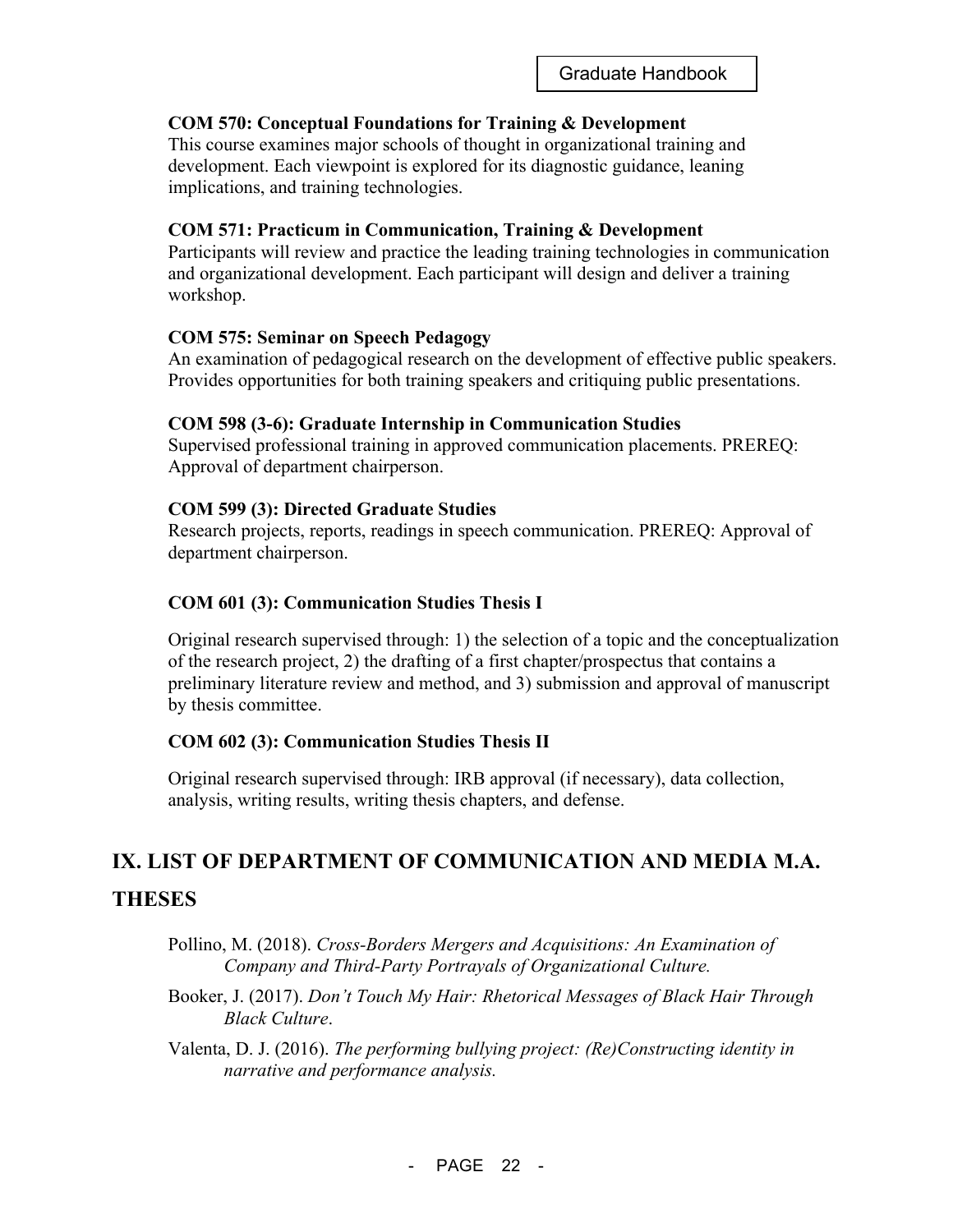- Fourney, S. (2014). *Do you see me now? Black masculinity, the good/bad paradigm, and the black athlete: Scripting LeBron James before and after "The Decision."*
- Keating, S.G. (2014). *Lowering classroom communication apprehension levels in the undergraduate communication course: Translation of effect from Web 2.0 to classroom*.
- Matthews, R. (2012). *We're really just friends: Outsiders' perceptions of adolescent cross-sex friendships.*
- Thomas, S. (2012). *The orientation: An exploration of how identity and status influence college adjustment.*
- Andersen, K.R. (2010). *Media and law enforcement relations: A study of fugitive safe surrender as a working partnership.*
- Gesualdi, M. (2009). *Working mothers and job commitment in online news*.
- Peirce, M.L. (2008). *Interrogation, terrorism, and fear: A content analysis of Jack Bauer's world.*
- Lucas, P.L. (2007). *Femintendo: A feminist criticism of* Animal.
- Anterbridge, K.M. (2005). *Perceptions of the communication of sexual harassment in the military.*
- Schmidt, H. (2004). *Playing the part: Relationship communication and the creation of the university tutor role.*
- Every, D.R. (2002). *Short term sojourners: Making sense of coming home, a preliminary examination of short term sojourners reentry.*
- Heinlein, M.A. (2002). *Discovering the gifts of time: Linking communication and volunteerism.*
- Lacey, N.K. (2001). *"Nigga" in me: Exploring the significance of informal Black talk.*
- DeAngelis, J.L. (2000). *Chivalrous rhetoric: A study of Jefferson Davis' 1862 Jackson, Mississippi address*.
- Canning, T.A. (1999). *Observer perceptions of a simulated online tutoring environment: A contribution to Internet pedagogy*.
- Piatkowski, C.A. (1998). *Small children and peer conflict*.
- Piersol, J.F. (1998). *Pedaling my way to narrative ecstasy: An ethnography of the 24 hours of Canaan*.
- Harper, V. (1997). *Norplant in the newspapers: A functional analysis of newspaper content*.
- Carusi, D.L. (1996). *Performance as pedagogy: a study of using performance to teach literature*.
- Kirkbride, A. (1996). *Mothers and daughters: perceptions in female role models at three critical stages of adolescence*.
- Tsutui, K. (1996). *Leader's behaviors in conflict management situations: comparing*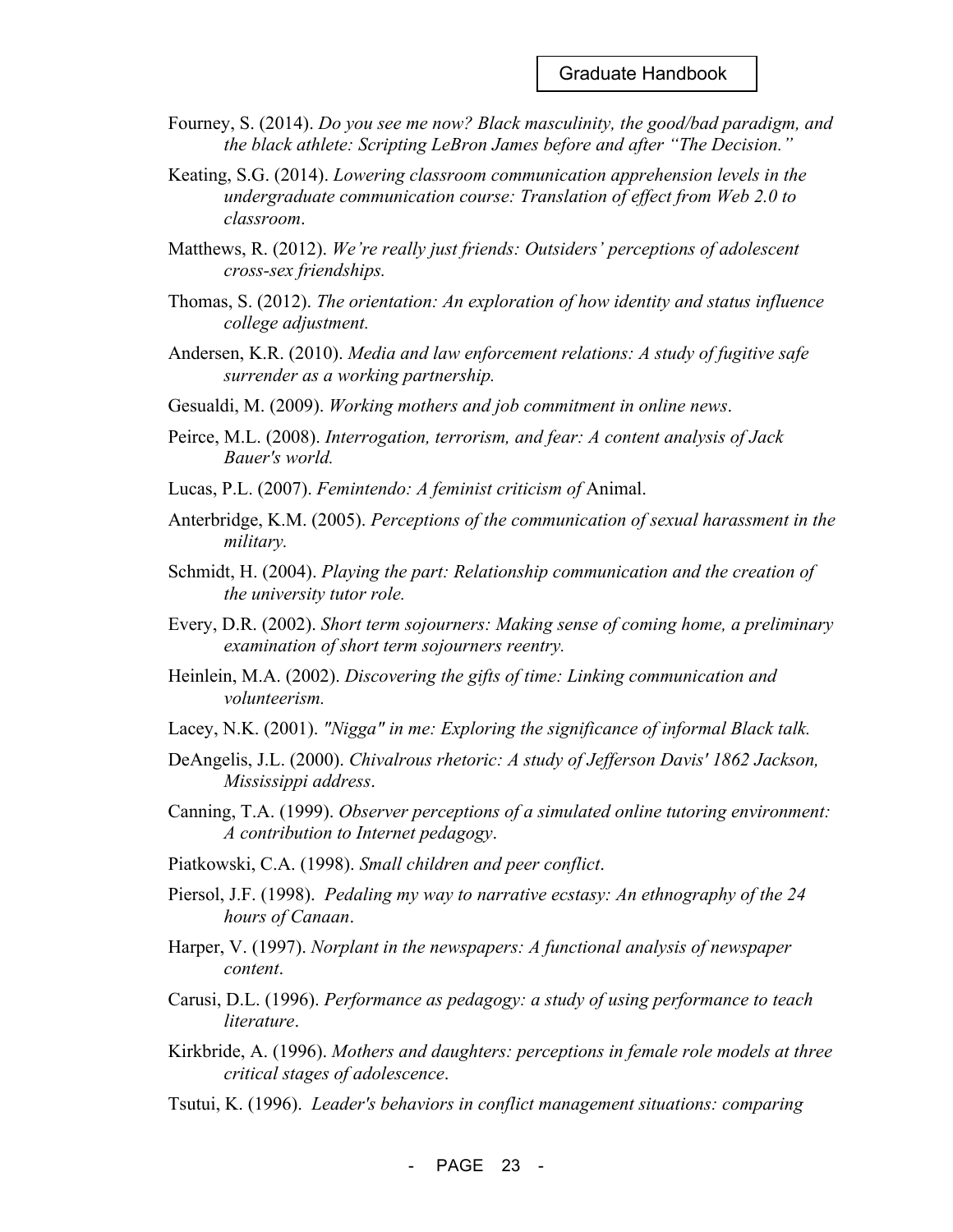*Japanese and American managers*.

- Brown, T.J. (1994). *President Jimmy Carter and the 1980 United States Summer Olympic Boycott: A fantasy theme analysis of three messages*.
- Capuano, K.A. (1994). *Needs of nontraditional students in contemporary forensic programs*.

# **For more information, please visit our department website at communication.wcupa.edu**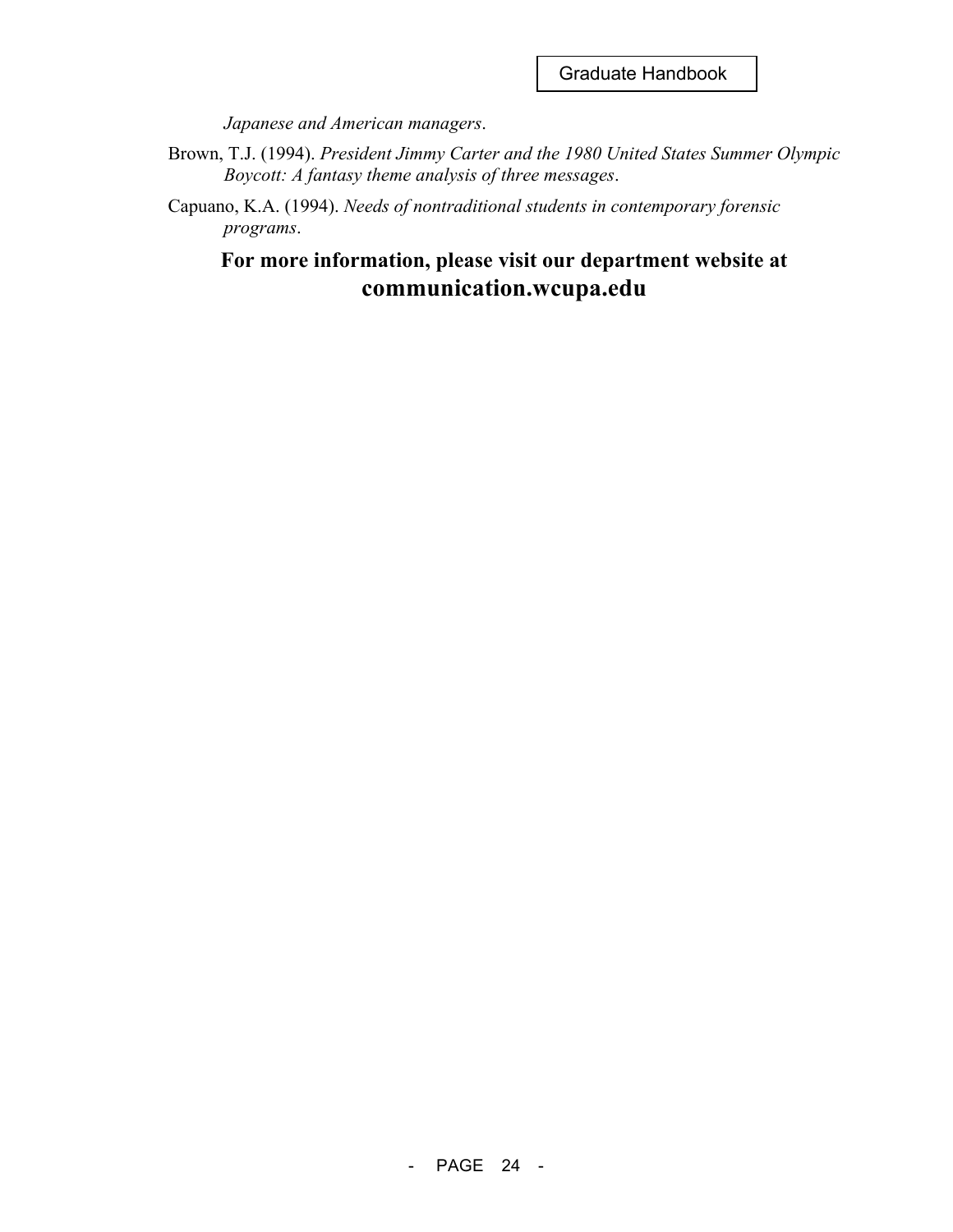# **Appendix A: Advising Sheet (Non-Thesis)**

#### **COMMUNICATION STUDIES M.A. PROGRAM ADVISING SHEET Non-Thesis/Comprehensive Exam Option (36 credit hours)**

#### **Required M.A. Courses (All Students)**

COM 501 (Theoretical Perspectives on Human Communication) \_\_\_\_\_ COM 502 (Communication Research Methods)

#### **Five Elective Graduate Courses in the Communication Department**

| (Communication Department Course) |
|-----------------------------------|
|                                   |

COM \_\_\_\_\_\_\_ (Communication Department Course)

COM \_\_\_\_\_\_\_ (Communication Department Course)

COM \_\_\_\_\_\_\_ (Communication Department Course)

COM \_\_\_\_\_\_\_ (Communication Department Course)

#### **Five Elective Graduate Courses (Or, Internship Credits) \*internships must be approved by the graduate coordinator**

\_\_\_\_\_\_\_\_\_\_\_\_\_\_ Graduate Level Course

\_\_\_\_\_\_\_\_\_\_\_\_\_\_ Graduate Level Course

\_\_\_\_\_\_\_\_\_\_\_\_\_\_ Graduate Level Course

\_\_\_\_\_\_\_\_\_\_\_\_\_\_ Graduate Level Course/3 Internship Credits

\_\_\_\_\_\_\_\_\_\_\_\_\_\_ Graduate Level Course/3 Internship Credits

#### \_\_\_\_\_\_**Degree Candidacy**

- **\_\_\_\_\_** After completing 12 credits in program of which at least 9 credits are within the department, students must complete a Degree Candidacy form (form available on Graduate School website). Students must have a graduate GPA of 3.0 or better to achieve candidacy.
- After candidacy, students may elect to keep their assigned advisor or to select a new advisor.

#### **\_\_\_\_\_\_Successful Completion of Comprehensive Exams**

- Email Graduate Coordinator with Intent to take COMPs at the start of your final semester in the program.
- Must assemble Comprehensive Exam Committee.
- \_\_\_\_\_Should meet with/contact Committee Members for studying guidelines.
- Must write for 2 hours on Communication Research, 2 hours on Communication Theory, and 2 hours on an Applied Area (Area of Specialty), date will be announced semester-to-semester but will be toward the end of semester.
- Student must pass written portion in all three comprehensive exam areas.